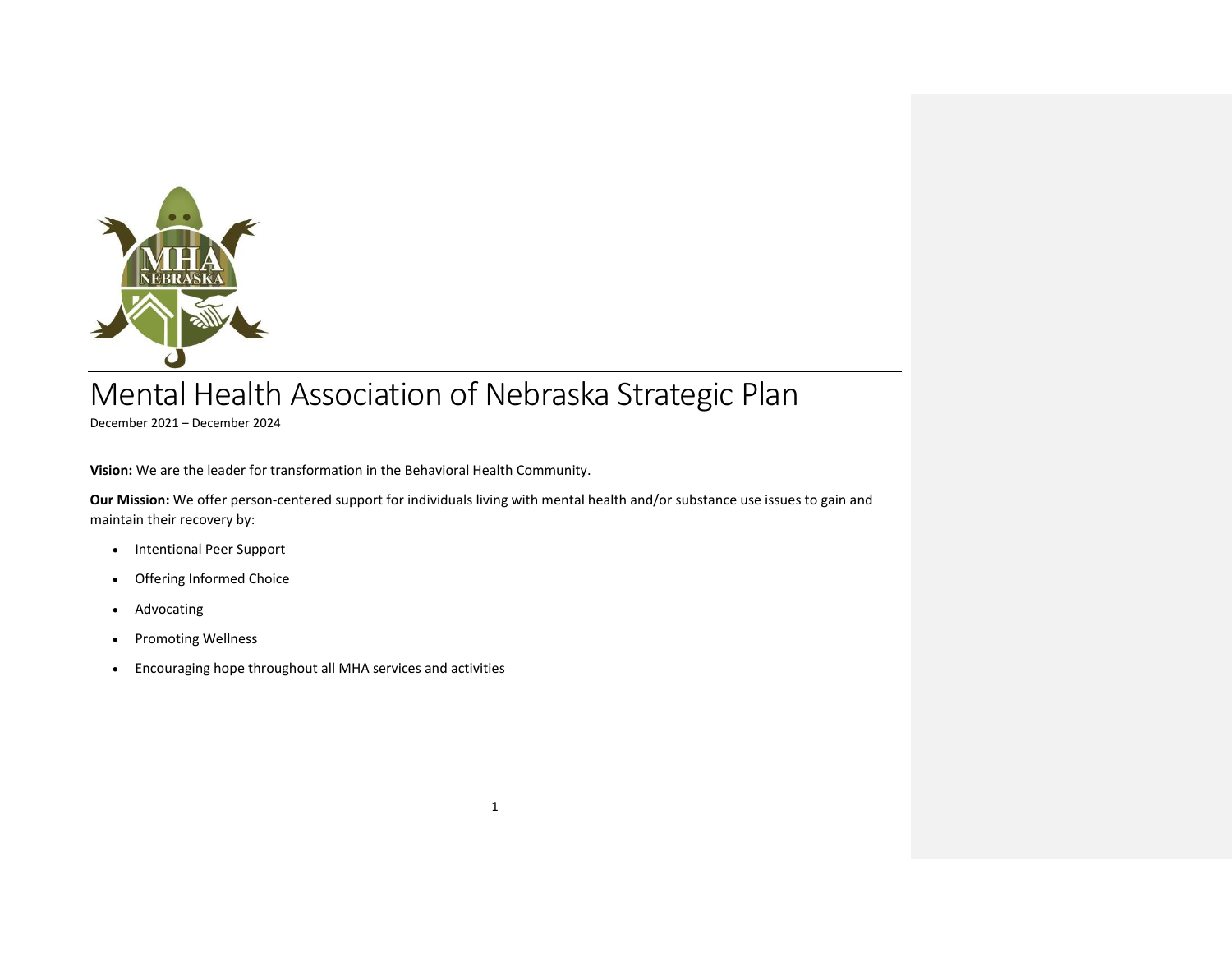#### Contents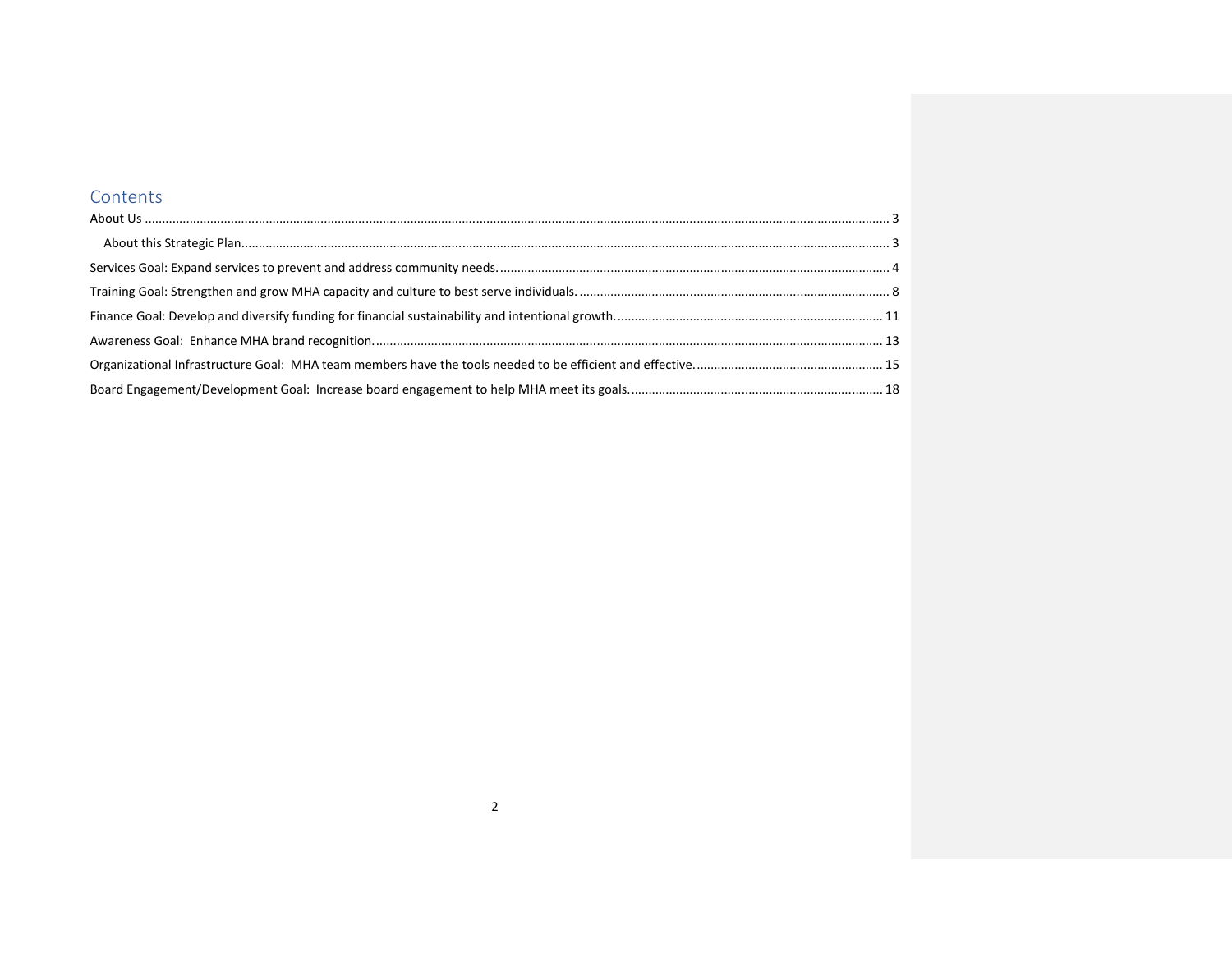#### <span id="page-2-0"></span>**About Us**

MHA-NE, Mental Health Association of Nebraska, was incorporated in 2001. We are a completely peer operated, participant driven organization that provides a variety of different programs available to individuals with mental health and/or substance use and addiction issues. MHA-NE is currently the only nonprofit peer run organization in Nebraska and offers alternative options for those experiencing mental health and/or substance use and addiction issues as well as crisis prevention.

MHA-NE is the largest peer operated, participant driven organization. We advocate, educate, provide choice, and promote wellness and recovery. We believe all people deserve to learn and grow.

#### <span id="page-2-1"></span>**About this Strategic Plan**

This strategic plan was prepared with input from board members and staff. Our strategic plan was created with a focus on expanding services to best support individuals as well as supporting ongoing staff and board development.

This plan was approved on \_\_\_\_\_\_\_\_\_\_\_\_\_\_\_\_\_.

*\_\_\_\_\_\_\_\_\_\_\_\_\_\_\_\_\_\_\_\_\_\_\_\_\_\_\_\_\_\_\_*

*Board President*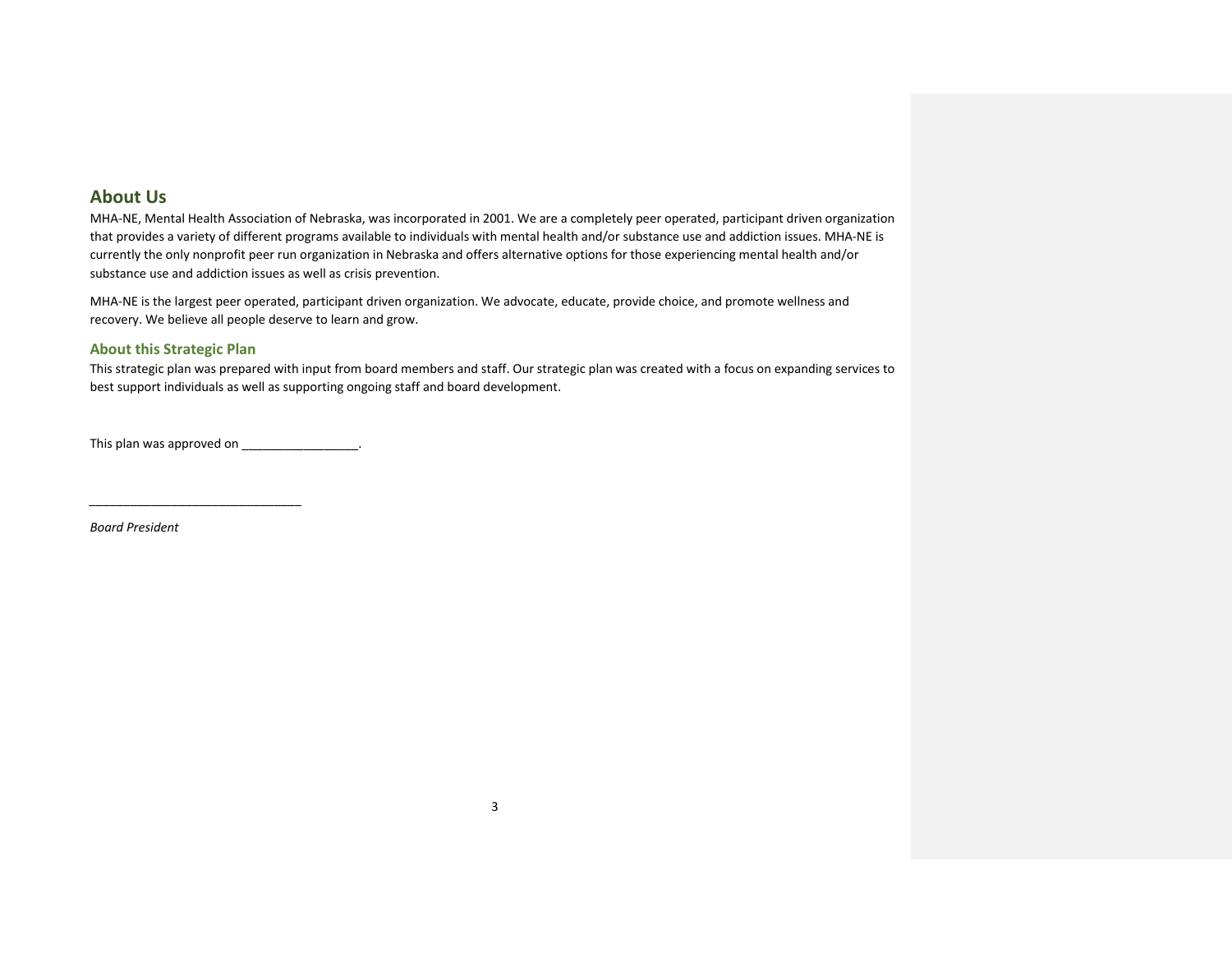| Item           | <b>Activities (Strategy)</b>   | Responsible                | <b>Resources</b>          | <b>Completed</b> | <b>Desired Outcome</b>                    |
|----------------|--------------------------------|----------------------------|---------------------------|------------------|-------------------------------------------|
| $\mathbf{1}$   | <b>Expand programming</b>      | Program                    | Partner with jails, first | Dec. 2021        | Output: Establish growth goals for        |
|                | intentionally, including REAL, | Coordinators               | responders, DOC,          |                  | each program through 2024.                |
|                | WRAP, and IPS.                 |                            | partners and              |                  |                                           |
|                |                                | <b>Executive Director</b>  | stakeholders              | Dec. 2023        | Expand services to additional             |
|                |                                |                            |                           |                  | locations.                                |
|                |                                |                            | Grow what we              |                  |                                           |
|                |                                |                            | already have              | Dec. 2024        | <b>Outcome:</b> MHA has capacity to serve |
|                |                                |                            |                           |                  | additional individuals in each            |
|                |                                |                            |                           |                  | program by meeting their growth           |
|                |                                |                            |                           |                  | goals.                                    |
| $\overline{2}$ | Develop an employment hub for  | <b>HOPE Coordinator</b>    | Region dollars            | Aug. 2023        | <b>Outcome:</b> Increase economic support |
|                | individuals served by MHA.     |                            | through the Division      |                  | opportunities provided by MHA.            |
|                |                                | <b>Benefits Specialist</b> | of Behavioral Health      |                  |                                           |
|                |                                |                            |                           |                  |                                           |
|                |                                |                            | Remove Voc. Rehab.        |                  |                                           |
|                |                                |                            | qualifications barrier    |                  |                                           |
|                |                                |                            | for entrance into the     |                  |                                           |
|                |                                |                            | <b>HOPE Program</b>       |                  |                                           |
|                |                                |                            |                           |                  |                                           |
|                |                                |                            | Team member               |                  |                                           |
|                |                                |                            | training on               |                  |                                           |
|                |                                |                            | employment,               |                  |                                           |
|                |                                |                            | computers, software,      |                  |                                           |
|                |                                |                            | dedicated space, and      |                  |                                           |
|                |                                |                            | more to help people       |                  |                                           |
|                |                                |                            | with employment           |                  |                                           |
|                |                                |                            | within a timeline         |                  |                                           |
|                |                                |                            |                           |                  |                                           |

#### <span id="page-3-0"></span>**Services Goal: Expand services to prevent and address community needs.**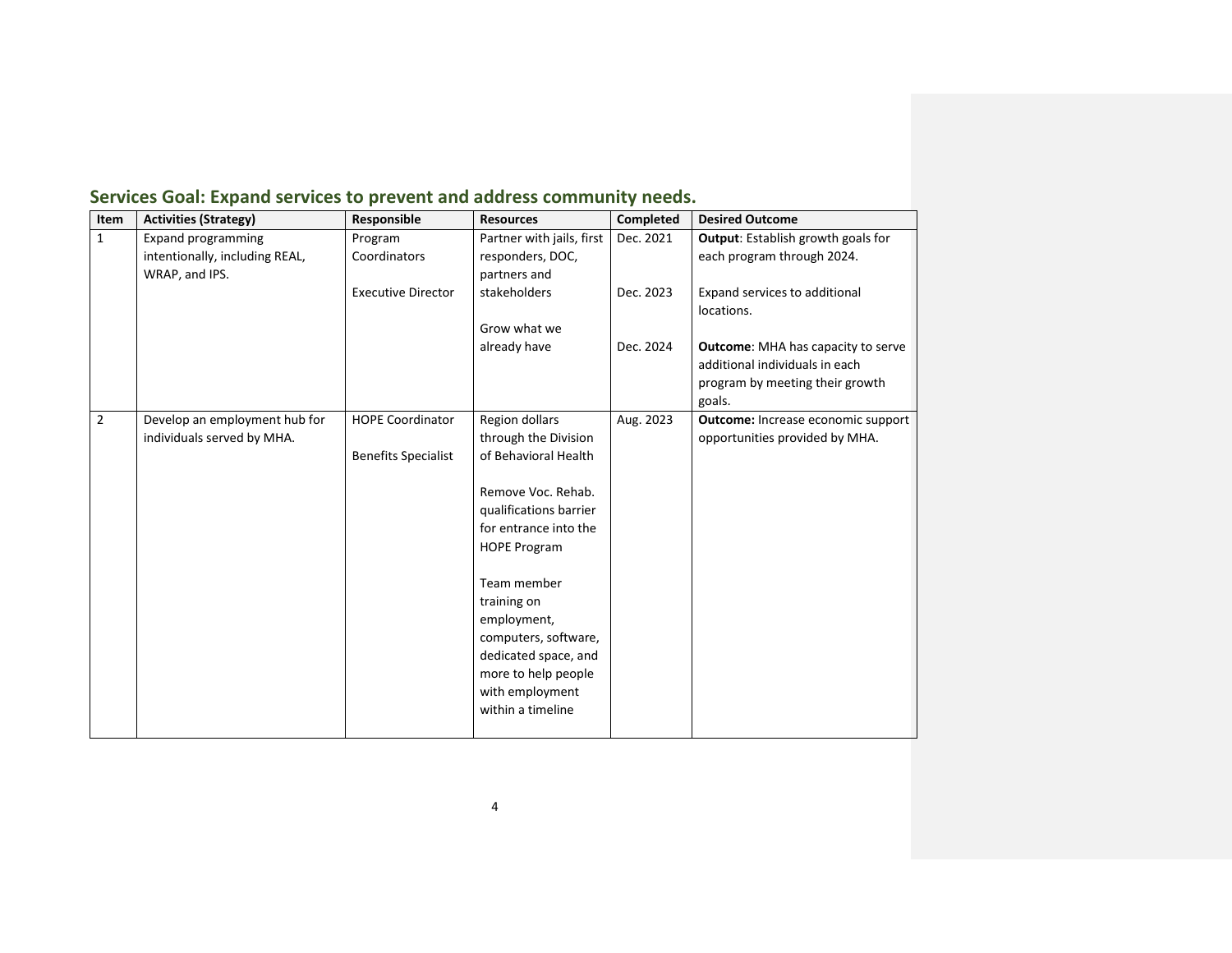| Item           | <b>Activities (Strategy)</b>    | Responsible               | <b>Resources</b>       | Completed        | <b>Desired Outcome</b>                             |
|----------------|---------------------------------|---------------------------|------------------------|------------------|----------------------------------------------------|
| 3              | Establish another Keya House on | Keya House                | Funding, staff,        | Dec. 2023        | <b>Output: Potential funding sources</b>           |
|                | the North side of Lincoln.      | Coordinators              | property               |                  | identified for North Keya House are                |
|                |                                 |                           |                        |                  | established and pursued. Identifying               |
|                |                                 |                           |                        |                  | stakeholders                                       |
|                |                                 |                           |                        |                  |                                                    |
|                |                                 |                           |                        | Dec. 2024        | <b>Outcome: Identify potential</b>                 |
|                |                                 |                           |                        |                  | properties                                         |
| $\overline{4}$ | Expand Honu House.              | Honu House                | County funding         | Jan. 2023        | <b>Output: ##</b> individuals are served by        |
|                |                                 | Coordinators              |                        |                  | Honu House.                                        |
|                |                                 |                           | Other                  |                  |                                                    |
|                |                                 | <b>Executive Director</b> | funders/stakeholders   | Dec. 2024,       | <b>Outcome: Increase long-term</b>                 |
|                |                                 |                           | Key professionals      | and beyond       | sustainability of Honu.                            |
|                |                                 |                           | Purchase a Honu        |                  |                                                    |
|                |                                 |                           | House space            |                  | Increase success of transitioning                  |
|                |                                 |                           |                        |                  | individuals at Honu.                               |
| 5              | Formalize warmlines.            | Keya and Honu             | Warmline training      | <b>July 2022</b> | <b>Output:</b> All staff complete warmline         |
|                |                                 | <b>House Coordinators</b> |                        |                  | training.                                          |
|                |                                 |                           |                        |                  |                                                    |
|                |                                 | <b>HR Director</b>        |                        | Dec. 2022        | System is developed to track of                    |
|                |                                 |                           |                        |                  | nature of warmline calls.                          |
|                |                                 |                           |                        |                  | <b>Outcome:</b> Warmlines are available to         |
|                |                                 |                           |                        | <b>July 2023</b> | all individuals in Nebraska when                   |
|                |                                 |                           |                        |                  | needed.                                            |
| 6              | Expand outreach into permanent  | <b>Executive Director</b> | Explore additional     | Oct. 2022        | <b>Output:</b> Establish <b>##</b> partnerships to |
|                | long-term housing.              |                           | building for long-term |                  | support long-term housing.                         |
|                |                                 |                           | housing                |                  |                                                    |
|                |                                 |                           |                        | Dec. 2023        | Outcome: Individuals served by MHA                 |
|                |                                 |                           | Outreach strategy      |                  | can receive long-term, residential                 |
|                |                                 |                           |                        |                  |                                                    |
|                |                                 |                           |                        |                  | support when they need it.                         |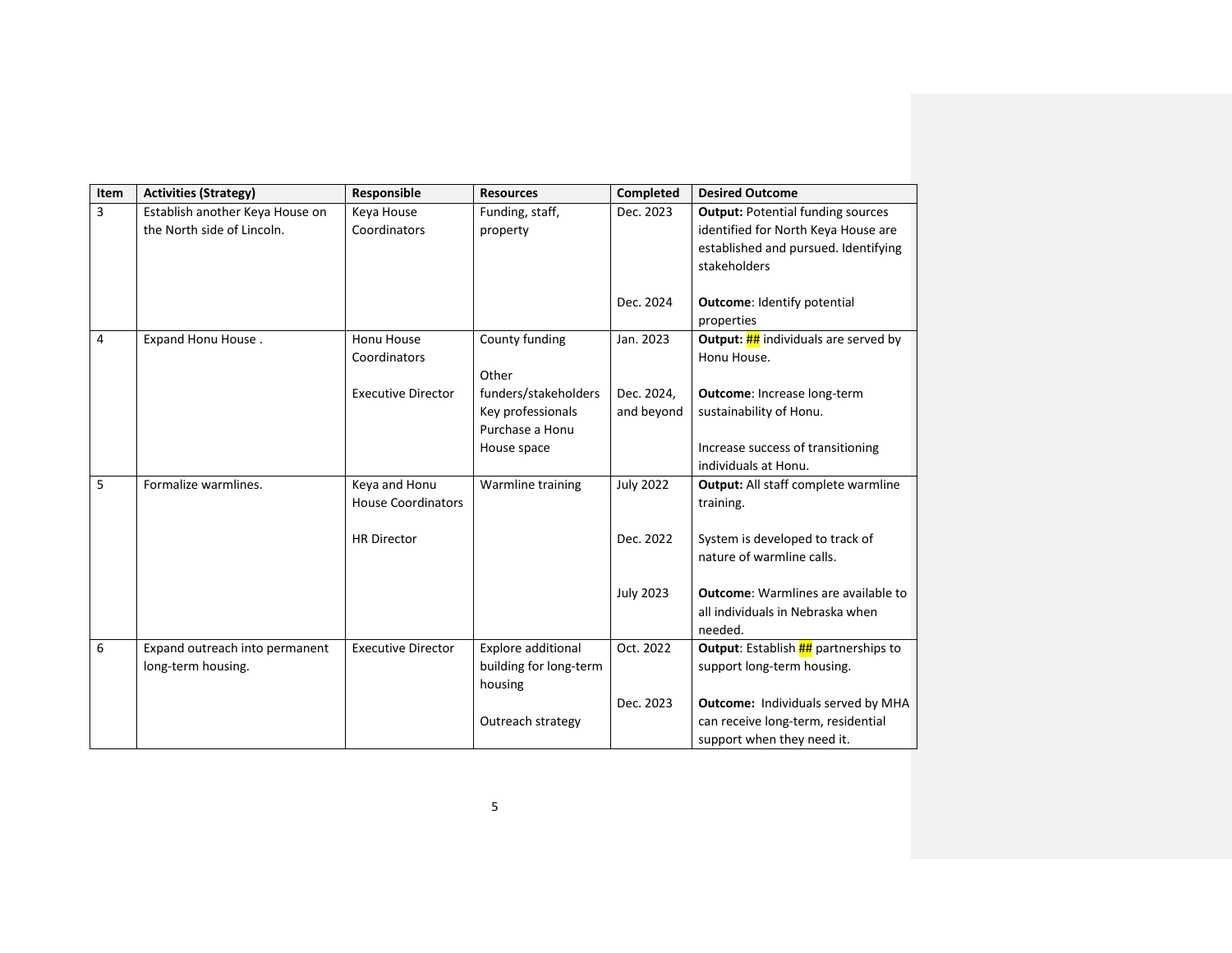| Item           | <b>Activities (Strategy)</b>        | Responsible                | <b>Resources</b>      | Completed | <b>Desired Outcome</b>                              |
|----------------|-------------------------------------|----------------------------|-----------------------|-----------|-----------------------------------------------------|
| $\overline{7}$ | Partner with providers,             | <b>Executive Director</b>  | Target partnerships   | June 2023 | <b>Output:</b> Establish $\frac{H}{4}$ partnerships |
|                | organizations, and families to help |                            |                       |           | with youth-serving organizations to                 |
|                | more youth for preventative         | <b>REAL Program</b>        | Training to youth-    |           | offer preventative services.                        |
|                | services.                           | Coordinator                | serving organizations |           |                                                     |
|                |                                     |                            |                       | Dec. 2024 | <b>Output:</b> Provide $#$ preventative             |
|                |                                     | <b>HOPE Program</b>        | Mentorship,           |           | services to youth and families.                     |
|                |                                     | Coordinator                | Family reunification, |           |                                                     |
|                |                                     |                            | and family            |           |                                                     |
|                |                                     |                            | employment            |           |                                                     |
|                |                                     |                            | opportunities and     |           |                                                     |
|                |                                     |                            | support               |           |                                                     |
| 8              | Expand peer bridge programming      | <b>REAL Program</b>        | Partnership with LRC  | Nov. 2022 | <b>Output: IPS certification through</b>            |
|                | into Lincoln Regional Center.       | Coordinator                |                       |           | State specific program (if necessary,               |
|                |                                     |                            |                       |           | for program) is achieved.                           |
|                |                                     | Training and               |                       |           |                                                     |
|                |                                     | <b>Benefits Specialist</b> |                       | Dec. 2024 | <b>Output:</b> First peer bridge program at         |
|                |                                     |                            |                       |           | LRC is held.                                        |
|                |                                     | <b>Executive Director</b>  |                       |           |                                                     |
|                |                                     |                            |                       |           | <b>Outcome: Individuals served by LRC</b>           |
|                |                                     |                            |                       |           | improve their quality of life due to                |
|                |                                     |                            |                       |           | peer bridge programming.                            |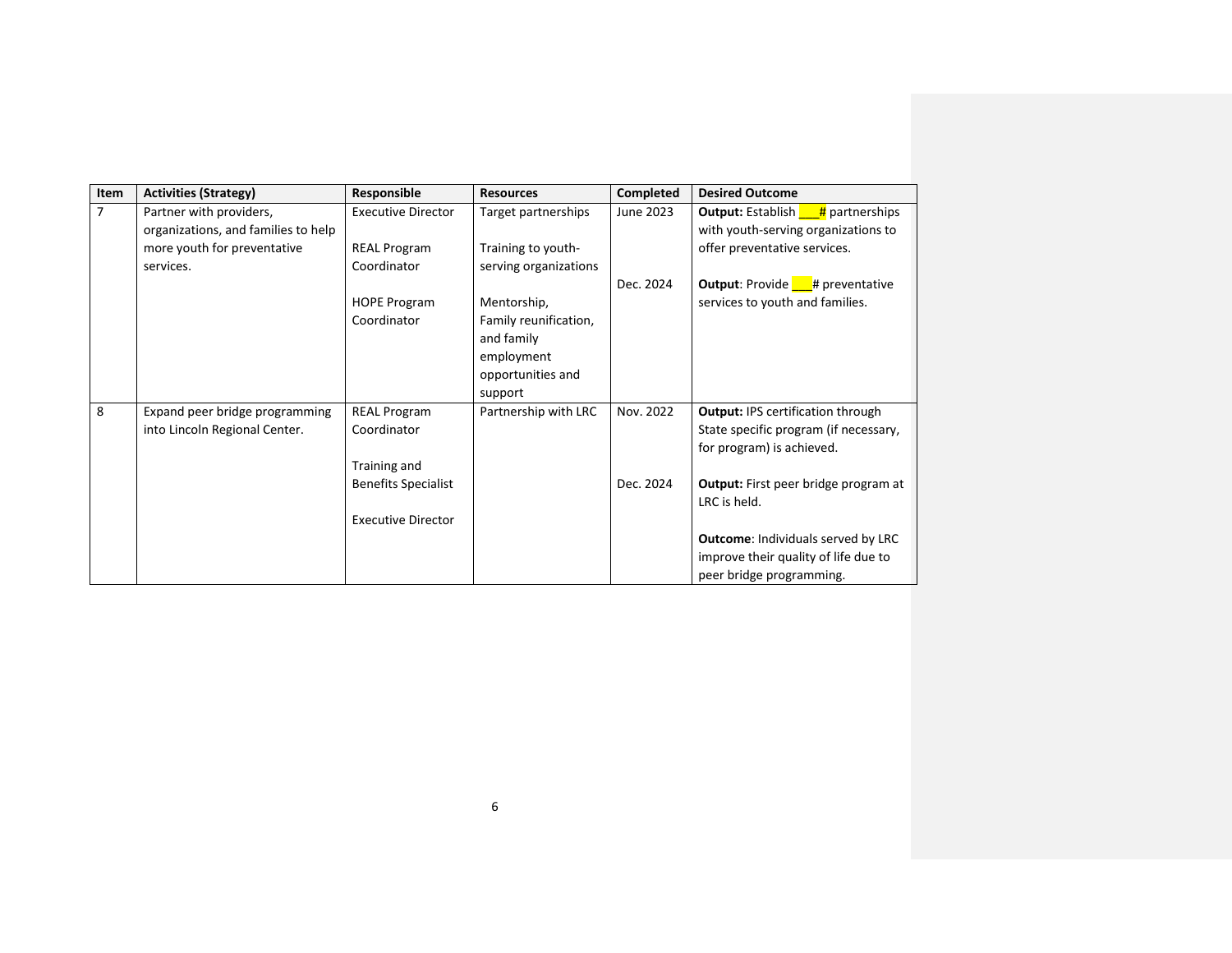| Item | <b>Activities (Strategy)</b> | Responsible               | <b>Resources</b>       | Completed | <b>Desired Outcome</b>                                                        |
|------|------------------------------|---------------------------|------------------------|-----------|-------------------------------------------------------------------------------|
| 9    | Develop and implement        | <b>Executive Director</b> | Bilingual/multilingual | Dec. 2022 | <b>Output: Identify one or more</b>                                           |
|      | bilingual/multilingual       |                           | staff                  |           | languages for translating MHA                                                 |
|      | programming.                 | <b>HR Specialist</b>      |                        |           | documents.                                                                    |
|      |                              |                           | Translation of         |           |                                                                               |
|      |                              | Program Directors         | documents              | Dec. 2023 | <b>Output:</b> Identify documents and<br>programs for translation into one or |
|      |                              |                           | Program                |           | more language for individual                                                  |
|      |                              |                           | development            |           | participates.                                                                 |
|      |                              |                           | Outsourcing and        |           |                                                                               |
|      |                              |                           | partnerships           |           | <b>Output:</b> Identify key partnerships to                                   |
|      |                              |                           |                        |           | provide translation services and                                              |
|      |                              |                           |                        |           | support.                                                                      |
|      |                              |                           |                        |           |                                                                               |
|      |                              |                           |                        | Dec. 2024 | <b>Outcome:</b> Begin serving individuals in                                  |
|      |                              |                           |                        |           | their native language(s).                                                     |
|      |                              |                           |                        |           |                                                                               |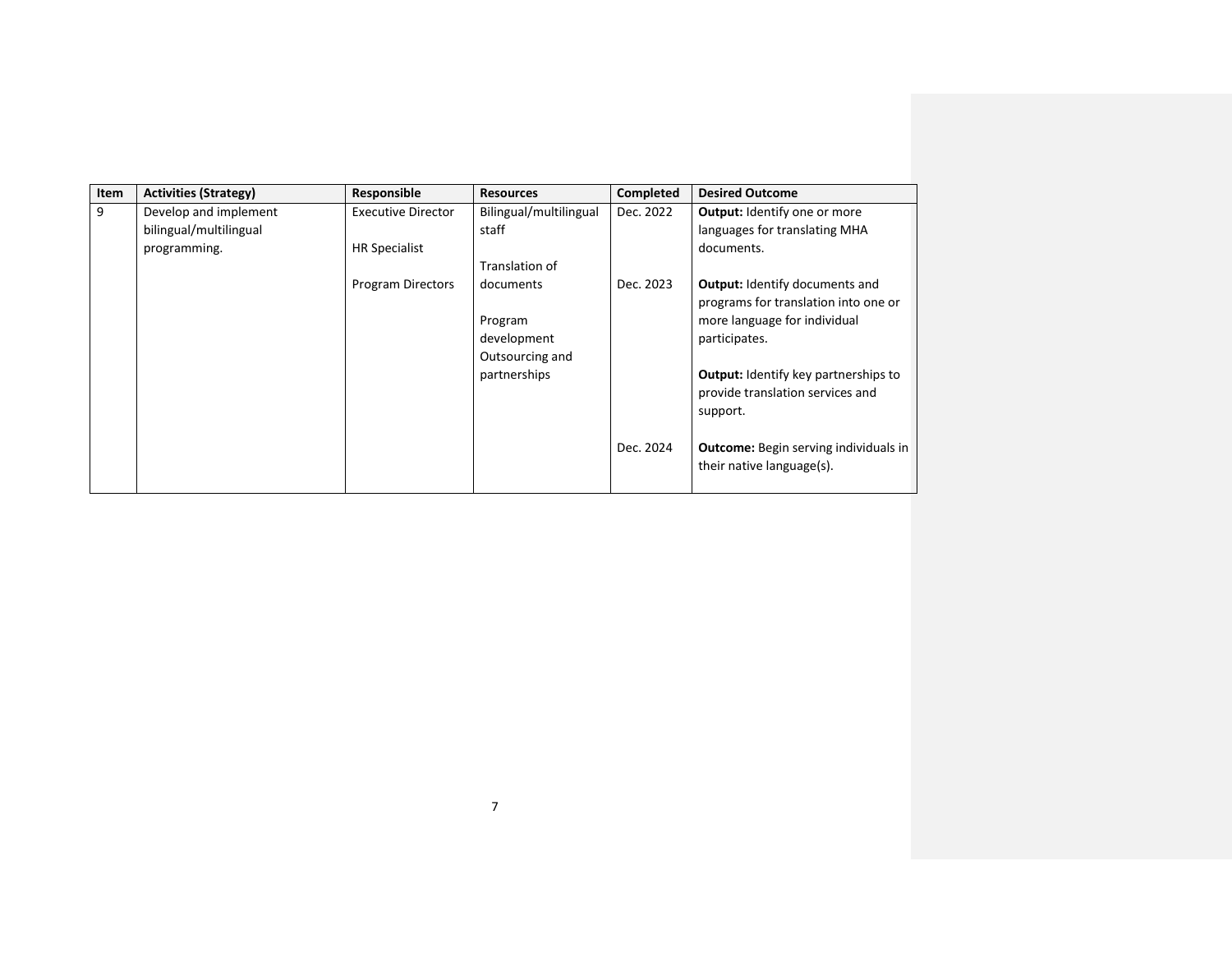| Item           | <b>Activities (Strategy)</b>    | Responsible | <b>Resources</b>                   | <b>Completed</b> | <b>Desired Outcome</b>                             |
|----------------|---------------------------------|-------------|------------------------------------|------------------|----------------------------------------------------|
| $\mathbf{1}$   | Create a training plan with     | Training    | Establish training committee       | Dec. 2021        | <b>Output: Training Committee</b>                  |
|                | consistent and immersive        | Committee   |                                    |                  | established                                        |
|                | training for staff, volunteers, |             |                                    |                  |                                                    |
|                | board, and partners.            |             | Encourage "My Voice"               | May 2022         | <b>Output:</b> Training schedule and plan is       |
|                |                                 |             | responses for training             |                  | complete to include frequency                      |
|                |                                 |             |                                    |                  | (initial, quarterly, annual - refreshers,          |
|                |                                 |             |                                    |                  | following evaluations)                             |
|                |                                 |             | Facilitate quarterly training      | Aug. 2022        | <b>Output:</b> Training handbook is                |
|                |                                 |             |                                    |                  | complete.                                          |
|                |                                 |             | Training topics: CPR, first        |                  |                                                    |
|                |                                 |             | aid, volunteers, health &          | May 2023         | <b>Outcome:</b> All staff know all the             |
|                |                                 |             | safety, peer support, IPS,         |                  | services that MHA offers and can                   |
|                |                                 |             | <b>WRAP</b>                        |                  | refer.                                             |
|                |                                 |             | Cross training with                | Dec. 2023        | <b>Outcome: Increase staff confidence</b>          |
|                |                                 |             | management                         |                  | to best serve individuals.                         |
| $\overline{2}$ | <b>Expand internal training</b> | Training    | <b>CARF Certification achieved</b> | May 2022         | <b>Output:</b> Outline relevant trainings for      |
|                | opportunities.                  | Committee   |                                    |                  | staff competency and development.                  |
|                |                                 |             | Expand capacity for training       |                  |                                                    |
|                |                                 |             | (e.g., identified lead trainer,    | Dec. 2022,       | <b>Output:</b> Provide $\frac{H}{H}$ trainings per |
|                |                                 |             | training committee)                | annually         | year.                                              |
|                |                                 |             |                                    |                  |                                                    |
|                |                                 |             | Online resources and               |                  | <b>Outcome:</b> Increase opportunities for         |
|                |                                 |             | technology                         |                  | MHA staff competency and                           |
|                |                                 |             |                                    |                  | development.                                       |

# <span id="page-7-0"></span>**Training Goal: Strengthen and grow MHA capacity and culture to best serve individuals.**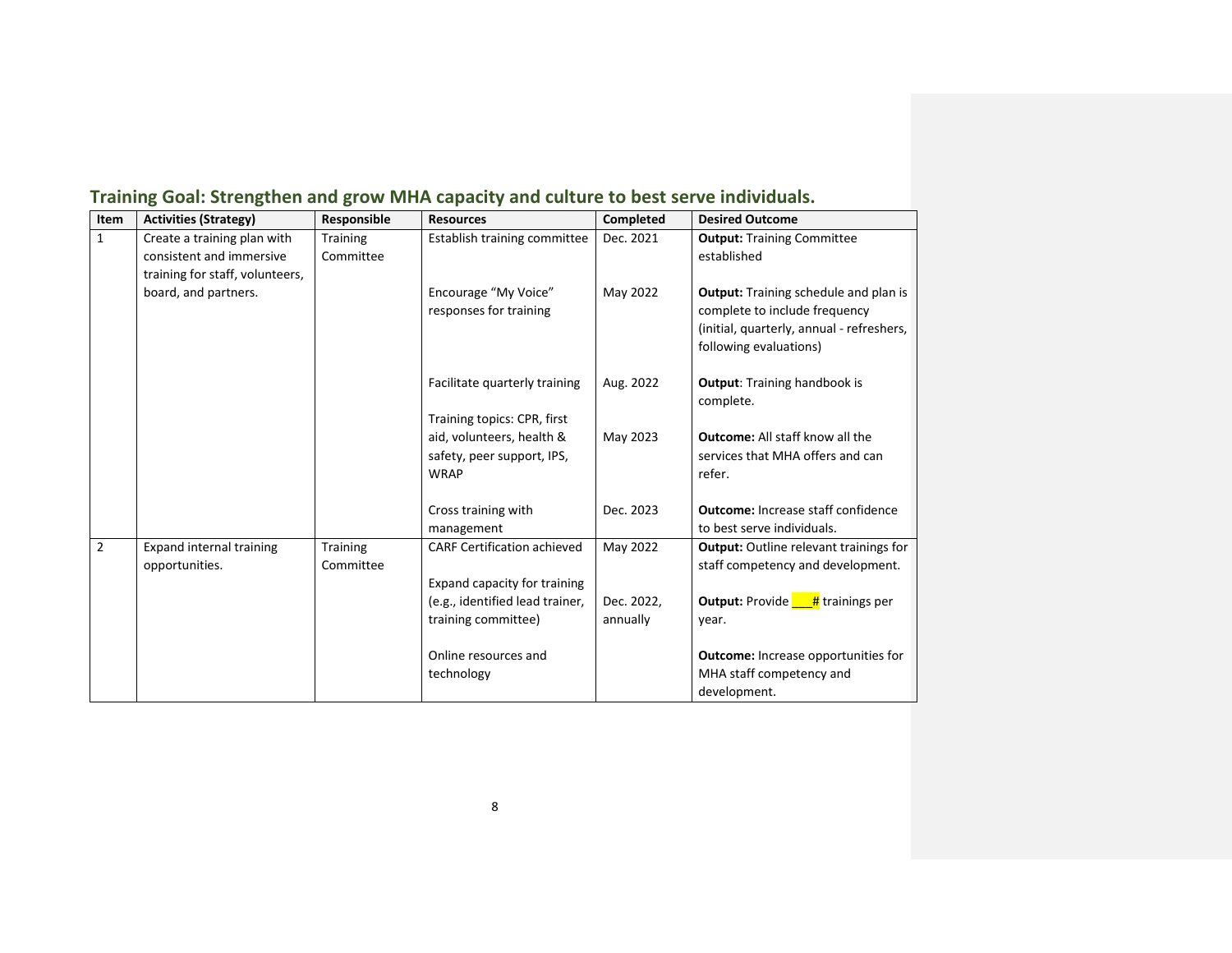| Item | <b>Activities (Strategy)</b> | Responsible        | <b>Resources</b>         | Completed  | <b>Desired Outcome</b>                       |
|------|------------------------------|--------------------|--------------------------|------------|----------------------------------------------|
| 3    | Seek recognition of state-   | Training           | Utilize IPS curriculum   | May 2022   | <b>Output:</b> Plan of action established to |
|      | certified curriculum for     | Committee          |                          |            | approach state for certification.            |
|      | external training.           |                    | <b>Key Stakeholders</b>  |            |                                              |
|      |                              | Executive          |                          |            | <b>Outcome:</b> State recognizes state-      |
|      |                              | Director           |                          | Jun 2023   | certified curriculum.                        |
| 4    | Implement regular employee   | <b>HR Director</b> | Professional Development | Dec. 2022  | <b>Output:</b> All staff members have a      |
|      | reviews and professional     |                    | plan template            |            | professional development plan and            |
|      | development plans.           |                    |                          |            | receive an annual review to                  |
|      |                              |                    |                          |            | correspond with compensation.                |
|      |                              |                    |                          | Dec. 2023  | <b>Output:</b> Meet with staff quarterly to  |
|      |                              |                    |                          |            | discuss professional development             |
|      |                              |                    |                          |            | goals and to identify                        |
|      |                              |                    |                          |            | concerns/challenges/opportunities.           |
|      |                              |                    |                          | Dec. 2024, | <b>Outcome:</b> Staff goals support the      |
|      |                              |                    |                          | and beyond | strategic plan.                              |
|      |                              |                    |                          |            |                                              |
|      |                              |                    |                          |            | <b>Outcome:</b> Increase staff retention.    |
| 5    | Develop management cross-    | <b>Training</b>    | Learning styles,         | May 2022   | <b>Output:</b> A cross-training plan is      |
|      | training plan                | Committee          | management training,     |            | created.                                     |
|      |                              |                    | training approaches      |            |                                              |
|      |                              | Management         |                          | Dec. 2022  | <b>Output:</b> All management is cross       |
|      |                              |                    |                          |            | trained in one area                          |
|      |                              |                    |                          |            |                                              |
|      |                              |                    |                          | Dec. 2024, | <b>Outcome:</b> All management is cross      |
|      |                              |                    |                          | and beyond | trained in two areas                         |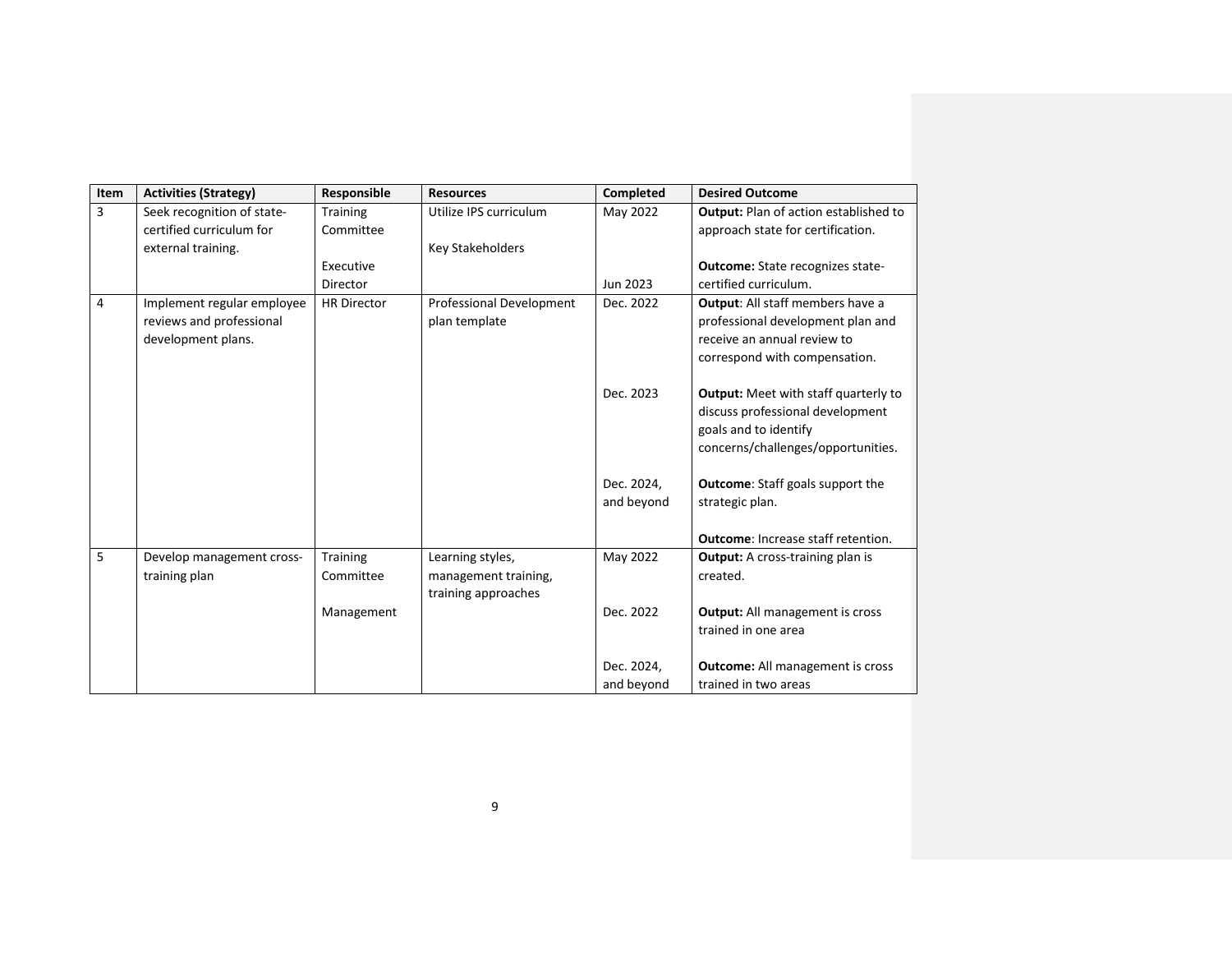| Item           | <b>Activities (Strategy)</b>   | Responsible     | <b>Resources</b>              | Completed  | <b>Desired Outcome</b>                               |
|----------------|--------------------------------|-----------------|-------------------------------|------------|------------------------------------------------------|
| 6              | Contract with Dept of          | Executive       | Contract / partnership        | Dec 2022   | <b>Output: Formulate WRAP facilitator</b>            |
|                | Corrections to provide WRAP    | Director        |                               |            | training plan of action (potential                   |
|                | facilitator training to        |                 | <b>WRAP training</b>          |            | timetable).                                          |
|                | individuals inside facilities. | <b>Training</b> |                               |            |                                                      |
|                |                                | Committee       |                               | Jul 2023   | <b>Output: DOC agrees to WRAP</b>                    |
|                |                                |                 |                               |            | facilitator training plan.                           |
|                |                                |                 |                               |            |                                                      |
|                |                                |                 |                               | Jul 2024   | <b>Output: Individuals inside facilities</b>         |
|                |                                |                 |                               |            | attend WRAP facilitator training.                    |
|                |                                |                 |                               | Dec 2024   | <b>Outcome:</b> Individuals inside facilities        |
|                |                                |                 |                               |            | are WRAP facilitators.                               |
| $\overline{7}$ | Develop a training that we     | <b>Training</b> | Curriculum                    | Dec 2023   | <b>Output:</b> Curriculum is developed.              |
|                | can share how to develop a     | Committee       | <b>External training team</b> |            |                                                      |
|                | peer-run organization for      |                 | <b>Build on national</b>      | Feb. 2024  | <b>Output:</b> Provide $\frac{1}{4}$ training(s) for |
|                | other states and/or partner    | Executive       | recognition                   |            | external organizations.                              |
|                | organizations.                 | Director        | Model our support and         |            |                                                      |
|                |                                |                 | approach to partner           | Dec. 2024, | <b>Outcome:</b> Other organizations learn            |
|                |                                |                 | organizations.                | and beyond | from MHA and its approach - not                      |
|                |                                |                 |                               |            | competition, collaboratively.                        |
| 8              | Reimplement the leadership     | <b>Training</b> | Management                    | Dec. 2023  | <b>Output:</b> All interested staff members          |
|                | academy.                       | Committee       |                               |            | receive at least $\frac{H}{1}$ training in           |
|                |                                |                 | Leadership academy            |            | management or leadership.                            |
|                |                                | Management      |                               |            |                                                      |
|                |                                |                 | Stakeholders                  | Dec. 2024  | <b>Outcome: Interested MHA staff</b>                 |
|                |                                |                 |                               |            | possess enhanced leadership skills.                  |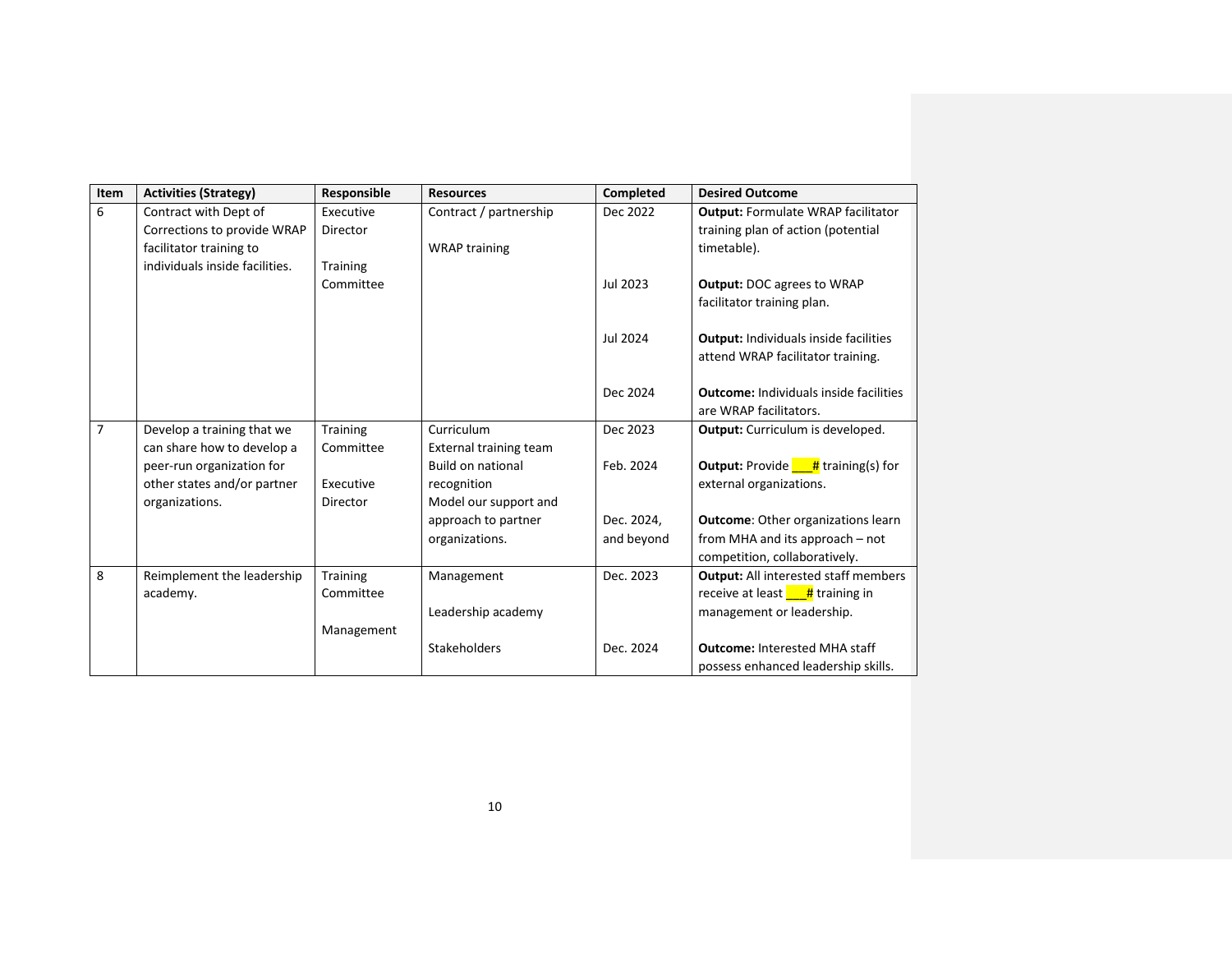| Item           | <b>Activities (Strategy)</b>                                                                       | Responsible                          | <b>Resources</b>                                                                                              | Completed              | <b>Desired Outcome</b>                                        |
|----------------|----------------------------------------------------------------------------------------------------|--------------------------------------|---------------------------------------------------------------------------------------------------------------|------------------------|---------------------------------------------------------------|
| $\mathbf{1}$   | Create a fund development<br>committee.                                                            | <b>Board of Directors</b>            |                                                                                                               | March 2022             | <b>Output:</b> Committee is created.                          |
|                |                                                                                                    | <b>Executive Director</b>            |                                                                                                               | Dec. 2022              | <b>Outcome:</b> Increase capacity for fund<br>development.    |
| $\overline{2}$ | Develop a fund development<br>strategy.                                                            | <b>Fund Development</b><br>Committee | Case statements<br><b>Testimonials</b><br>Marketing strategy                                                  | <b>July 2022</b>       | <b>Output:</b> Fund development strategy is<br>created.       |
|                |                                                                                                    |                                      | Partnerships and<br>outreach strategies                                                                       | Dec. 2023              | <b>Outcome:</b> Increase funding by $\frac{8}{10}$ .          |
|                |                                                                                                    |                                      | <b>Build on national</b>                                                                                      |                        | <b>Outcome:</b> Diversify grant sources for                   |
|                |                                                                                                    |                                      | recognition                                                                                                   | Dec. 2024,             | MHA.                                                          |
|                |                                                                                                    |                                      |                                                                                                               | and beyond             |                                                               |
| 3              | <b>Explore grant-funding</b><br>opportunities.                                                     | <b>Fiscal Director</b>               | Partnerships with<br>organizations to co-                                                                     | Dec. 2023              | <b>Output:</b> Apply for 10 total grants.                     |
|                |                                                                                                    | <b>Executive Director</b>            | apply for grants                                                                                              | Dec. 2024,             | <b>Outcome:</b> Increase funding from                         |
|                |                                                                                                    |                                      |                                                                                                               | and beyond             | grants to 10% of budget.                                      |
| 4              | Explore earned revenue<br>opportunities, such as providing<br>training for hire to other           | <b>Fund Development</b><br>Committee | MHA promotional<br>materials                                                                                  | Dec. 2023,<br>annually | <b>Output:</b> Complete 4 earned revenue<br>activities.       |
|                | organizations or providing WRAP<br>facilitator training inside facilities<br>and in the community. | <b>Fiscal Director</b>               | Training for other<br>states, other<br>providers on how to<br>run and implement a<br>peer-run<br>organization | Dec. 2024              | Outcome: Increase earned revenue to<br>10% of overall budget. |

# <span id="page-10-0"></span>**Finance Goal: Develop and diversify funding for financial sustainability and intentional growth.**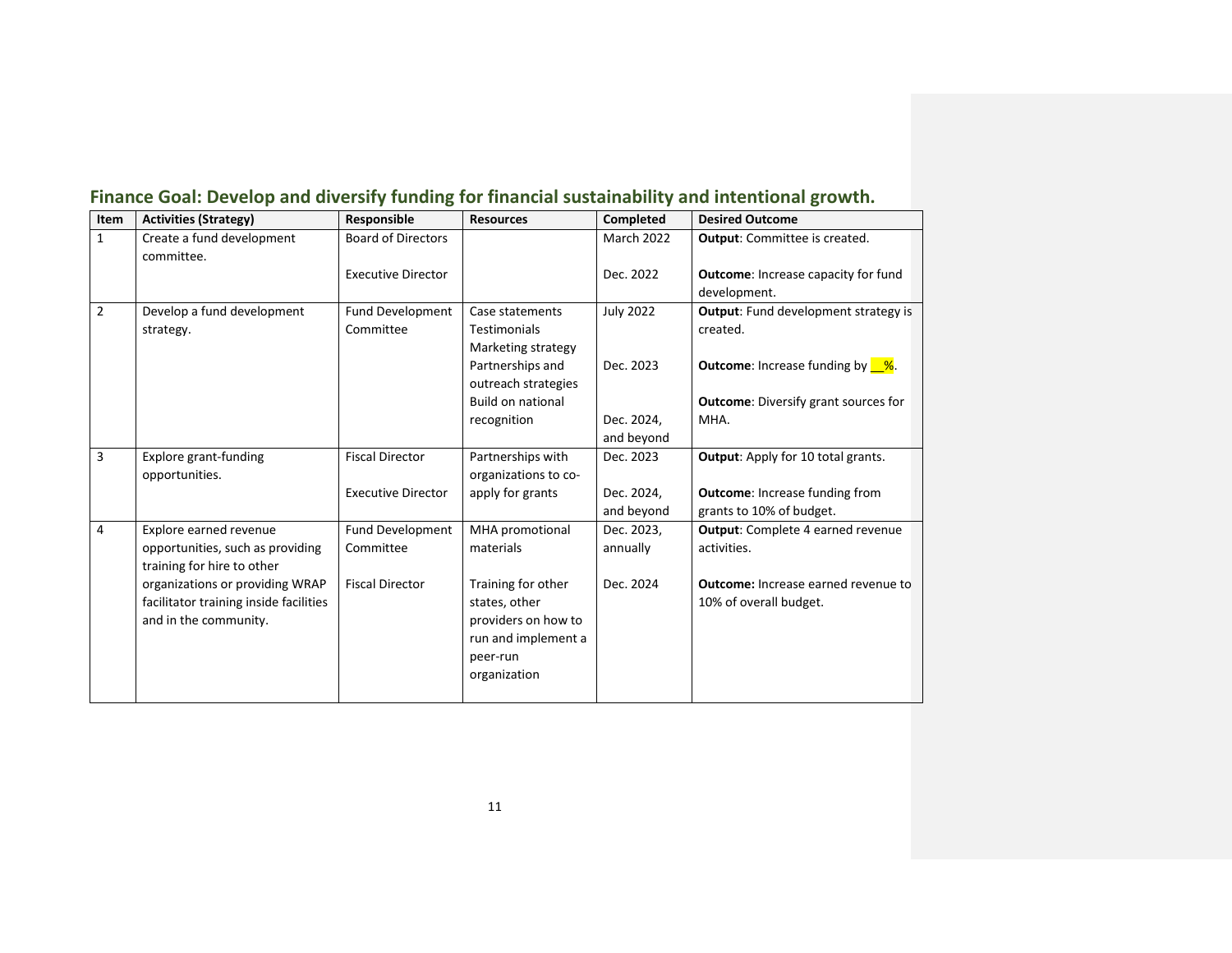| Item        | <b>Activities (Strategy)</b>      | Responsible               | <b>Resources</b>                     | <b>Completed</b> | <b>Desired Outcome</b>                                        |
|-------------|-----------------------------------|---------------------------|--------------------------------------|------------------|---------------------------------------------------------------|
| 6           | Plan MHA fundraising events.      | Fund Development          | Assess need and type                 | April 2024       | <b>Output:</b> Host 3 fundraising event(s).                   |
|             | including partnership             | committee                 | of fundraising                       |                  |                                                               |
|             | opportunities in the community    |                           | activities                           | Dec. 2024        | <b>Outcome:</b> Increase event revenue by                     |
|             |                                   |                           | Marketing nationally                 |                  | 25%.                                                          |
|             |                                   |                           | Logistics, invitees,<br>sponsorships |                  | <b>Outcome:</b> Increase sponsorship and<br>attendance by 25% |
| 7           | Establish a nondiscretionary      | <b>Executive Director</b> | Create a wish list for               | Dec. 2023        | <b>Output:</b> Reserve account can cover <b>##</b>            |
|             | funding avenue.                   |                           | unused funds each                    |                  | months of expenses.                                           |
|             |                                   |                           | year                                 |                  |                                                               |
|             |                                   |                           |                                      | Dec. 2024,       | <b>Outcome:</b> Increase general funds to                     |
|             |                                   |                           | Reserve account                      | and beyond       | address changing organizational                               |
|             |                                   |                           | policy                               |                  | needs.                                                        |
| Long        | Explore scholarships or discounts | <b>Executive Director</b> | Scholarship funding                  | Dec. 2030        | <b>Outcome:</b> Increase access to MHA                        |
| Term        | for individuals.                  |                           | Scholarship policies                 |                  | services.                                                     |
|             |                                   | <b>Board of Directors</b> |                                      |                  |                                                               |
| Long        | Establish an endowment fund.      | <b>Fiscal Director</b>    | Endowment fund                       | Dec. 2030        | <b>Output:</b> Endowment fund and                             |
| <b>Term</b> |                                   |                           | policy                               |                  | investment policy are created.                                |
|             |                                   |                           | Investment policy                    |                  |                                                               |

**Commented [JW1]:** I'm not sure what this means – do you mean partnership and/or fundraising events? I think you could take this out.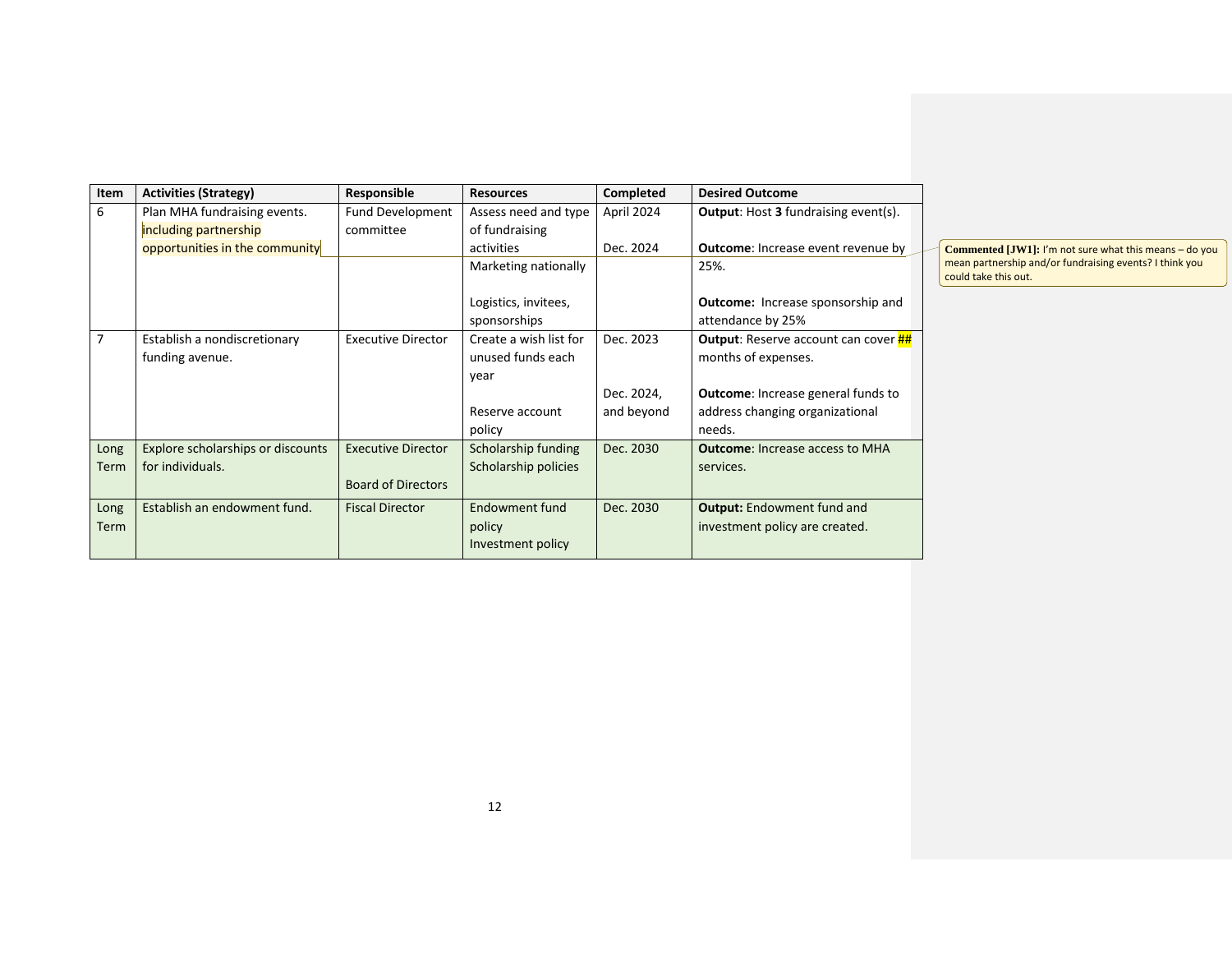| Item           | <b>Activities (Strategy)</b>    | Responsible          | <b>Resources</b>      | Completed  | <b>Desired Outcome</b>                     |
|----------------|---------------------------------|----------------------|-----------------------|------------|--------------------------------------------|
| $\mathbf{1}$   | Complete a marketing &          | Marketing            | Marketing             | May 2022   | <b>Output:</b> Assessment is complete;     |
|                | awareness assessment.           | Committee            | assessment /          |            | assessment informs marketing               |
|                |                                 |                      | evaluation (baseline) |            | strategy.                                  |
| $\overline{2}$ | Create and implement a          | Marketing            | MHA brand strategy    | Dec. 2022  | <b>Output:</b> Communications strategy and |
|                | marketing & communications      | Committee            |                       |            | implementation plan is complete.           |
|                | strategy.                       |                      | Web optimization      |            |                                            |
|                |                                 |                      |                       | Dec. 2023  | <b>Outcome:</b> Increase social media      |
|                |                                 |                      | Social media strategy |            | engagement (by 25%), website visits        |
|                |                                 |                      |                       |            | (by 25%), and earned media (to 4).         |
|                |                                 |                      | Funding to support    |            |                                            |
|                |                                 |                      | marketing efforts     | Dec. 2024. | <b>Outcome:</b> Increase awareness about   |
|                |                                 |                      |                       | and beyond | who MHA-Nebraska is, locally and           |
|                |                                 |                      | External partner/     |            | around the state.                          |
|                |                                 |                      | consultant            |            |                                            |
|                |                                 |                      |                       |            | Long-term outcome: Reduce MH               |
|                |                                 |                      |                       |            | stigma in Nebraska.                        |
| 3              | Identify position(s) to execute | Marketing            | Explore a team or     | Dec. 2022  | <b>Output:</b> Marketing responsibility is |
|                | marketing strategy.             | Committee            | staff to take on      |            | clarified.                                 |
|                |                                 |                      | marketing activities, |            |                                            |
|                |                                 | <b>HR Specialist</b> | Identify core         | Dec. 2023  | <b>Outcome: All staff members</b>          |
|                |                                 |                      | responsibilities,     |            | understand and promote our                 |
|                |                                 |                      | Update job            |            | marketing approach.                        |
|                |                                 |                      | descriptions          |            |                                            |

### <span id="page-12-0"></span>**Awareness Goal: Enhance MHA brand recognition.**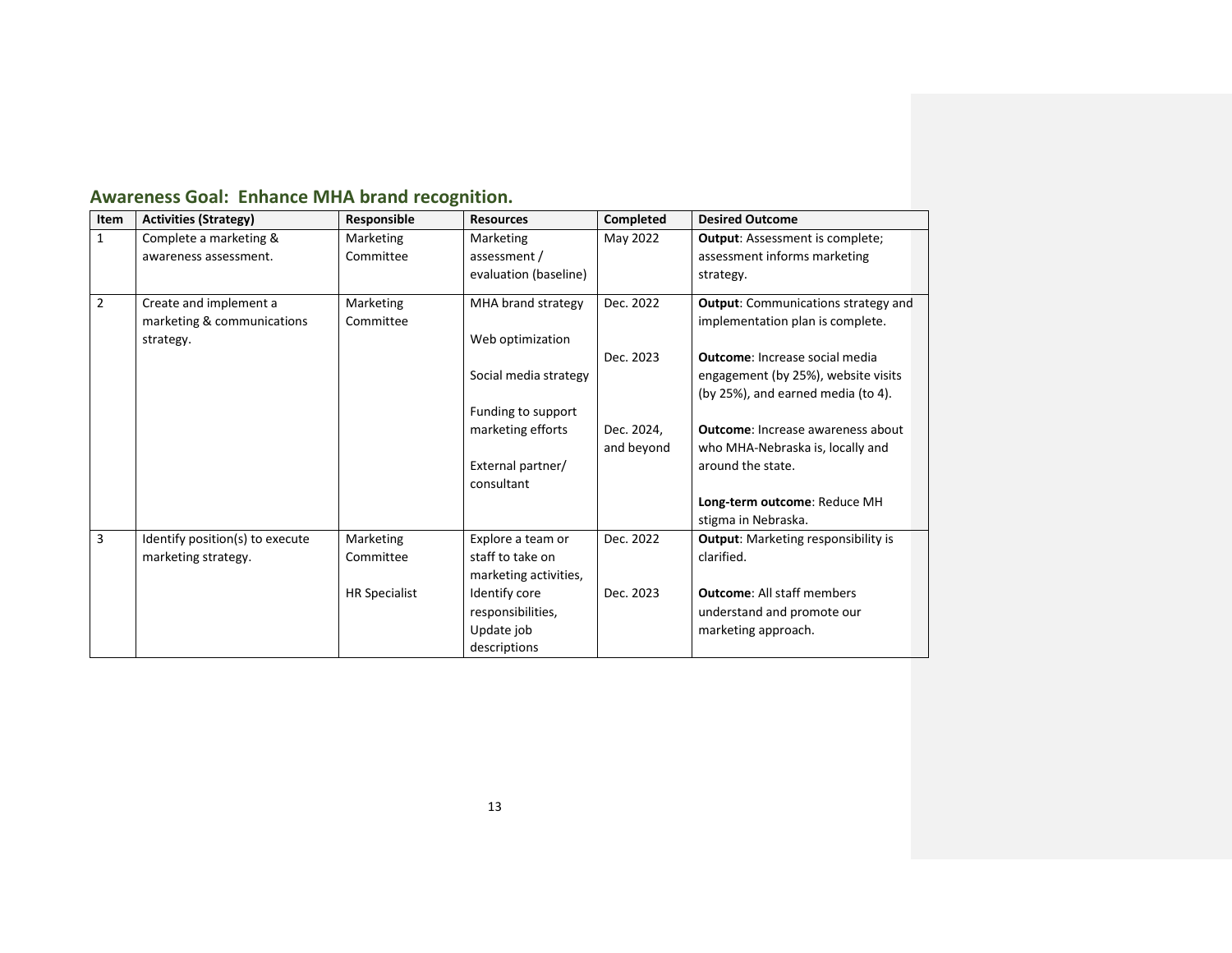| Item           | <b>Activities (Strategy)</b>   | Responsible               | <b>Resources</b>       | Completed  | <b>Desired Outcome</b>                        |
|----------------|--------------------------------|---------------------------|------------------------|------------|-----------------------------------------------|
| $\overline{4}$ | Promote MHA as a place people  | <b>Executive Director</b> | Training for staff to  | Dec. 2023, | <b>Output:</b> MHA staff speak at 6 events    |
|                | can go for speakers.           |                           | be speakers            | annually   | per year.                                     |
|                |                                | Marketing                 |                        | thereafter |                                               |
|                |                                | Committee                 | Identify which staff   |            |                                               |
|                |                                |                           | can speak to which     | Dec. 2024, | <b>Outcome: People come to MHA to find</b>    |
|                |                                |                           | topics / which         | and beyond | speakers.                                     |
|                |                                |                           | audience               |            |                                               |
|                |                                |                           |                        |            |                                               |
|                |                                |                           | List of target         |            |                                               |
|                |                                |                           | speaking events        |            |                                               |
|                |                                |                           | (e.g., LPS trainings,  |            |                                               |
|                |                                |                           | Ignite Lincoln, TedX   |            |                                               |
|                |                                |                           | Lincoln), both online  |            |                                               |
|                |                                |                           | and in-person          |            |                                               |
| 5              | Collect success and impact     | Marketing                 | Partner with news      | Oct. 2023  | Output: Achieve 4 earned media                |
|                | stories.                       | Committee                 | media                  |            | pieces.                                       |
|                |                                |                           |                        |            |                                               |
|                |                                |                           |                        |            | <b>Output:</b> Share earned media pieces      |
|                |                                |                           |                        |            | with stakeholders and donors to               |
|                |                                |                           |                        |            | demonstrate outreach and                      |
|                |                                |                           |                        |            | effectiveness.                                |
| 6              | Plan an annual, consistent MHA | Fund Development          | Speaker list           | Dec. 2022, | <b>Output:</b> Annual event is held.          |
|                | event.                         | Committee                 | <b>Event Logistics</b> | annually   |                                               |
|                |                                |                           |                        | thereafter | <b>Outcome:</b> Increase individual donors to |
|                |                                |                           |                        |            | #.                                            |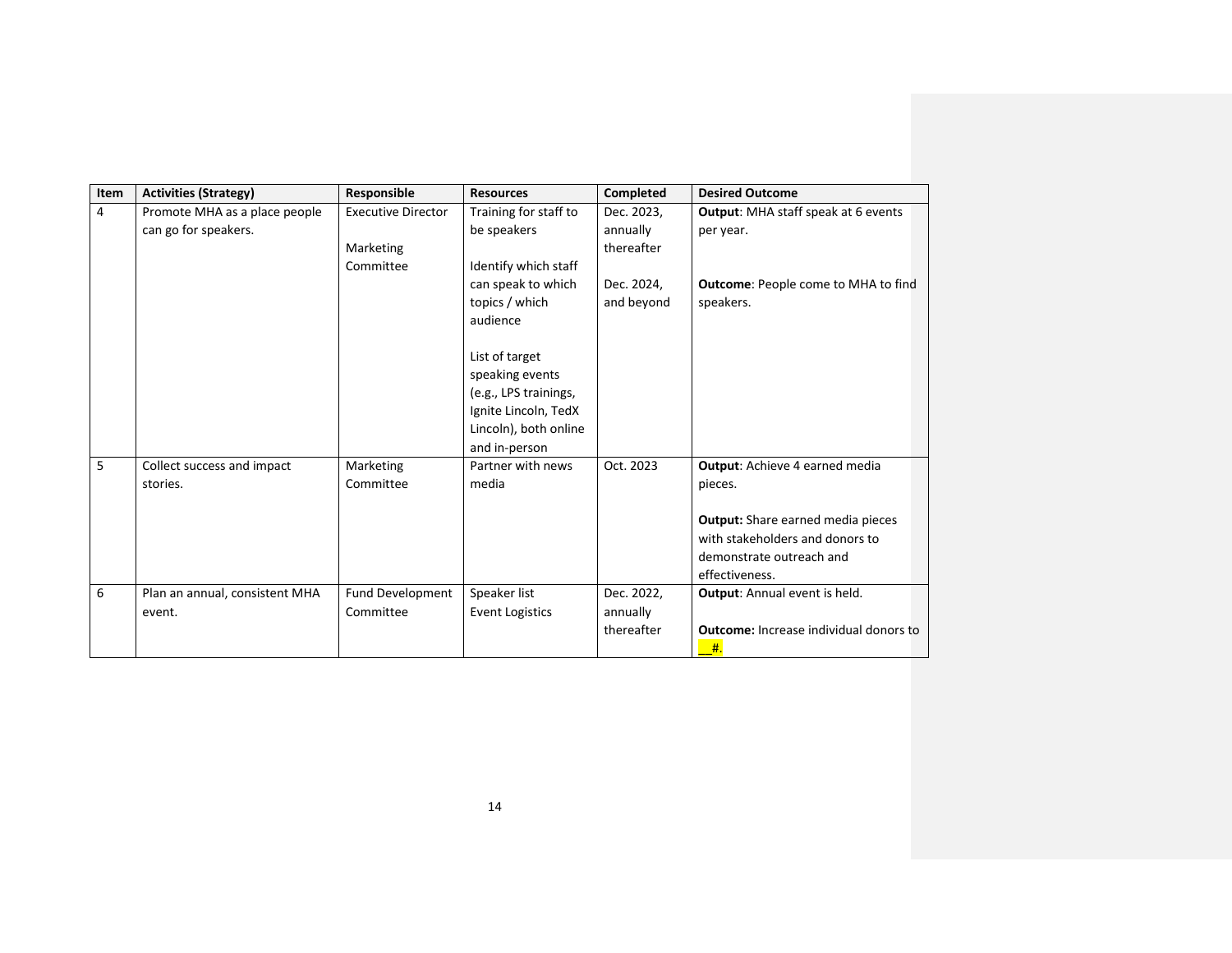| Item           | <b>Activities (Strategy)</b> | Responsible            | <b>Resources</b>         | Completed  | <b>Desired Outcome</b>                   |
|----------------|------------------------------|------------------------|--------------------------|------------|------------------------------------------|
| $\mathbf{1}$   | Create and implement a       | <b>Technology Task</b> | Assess technology needs  | Febr. 2022 | <b>Output: Technology task force</b>     |
|                | technology plan.             | Force                  | Digitize forms, files    |            | established.                             |
|                |                              |                        | Scheduling tools         |            |                                          |
|                |                              |                        | Backup storage           | Febr. 2023 | <b>Output:</b> A technology plan is      |
|                |                              |                        | Server                   |            | created and acquire Board                |
|                |                              |                        |                          |            | approval as necessary.                   |
|                |                              |                        |                          | June 2022  | <b>Output:</b> All plan-identified files |
|                |                              |                        |                          |            | and forms are digitized.                 |
|                |                              |                        |                          | Dec. 2023  | <b>Outcome: MHA has the</b>              |
|                |                              |                        |                          |            | technology and tools to be               |
|                |                              |                        |                          |            | efficient.                               |
| $\overline{2}$ | Review and update policies & | Management Team        | Comply with CARF, Region | Dec. 2022  | <b>Output:</b> All policies and          |
|                | procedures.                  |                        | V Systems, and other     |            | procedures are reviewed and              |
|                |                              | Compliance             | contractual and legal    |            | updated.                                 |
|                |                              | Committee              | requirements             |            |                                          |
|                |                              |                        |                          | Feb. 2023  | <b>Output: Acquire Board approval</b>    |
|                |                              |                        |                          |            | as necessary.                            |
|                |                              |                        |                          | Dec. 2024  | <b>Outcome: Policies and</b>             |
|                |                              |                        |                          |            | procedures are reviewed and              |
|                |                              |                        |                          |            | streamlined according to CARF,           |
|                |                              |                        |                          |            | Region V Systems, and other              |
|                |                              |                        |                          |            | contractual and legal                    |
|                |                              |                        |                          |            | requirements and timelines.              |

### <span id="page-14-0"></span>**Organizational Infrastructure Goal: MHA team members have the tools needed to be efficient**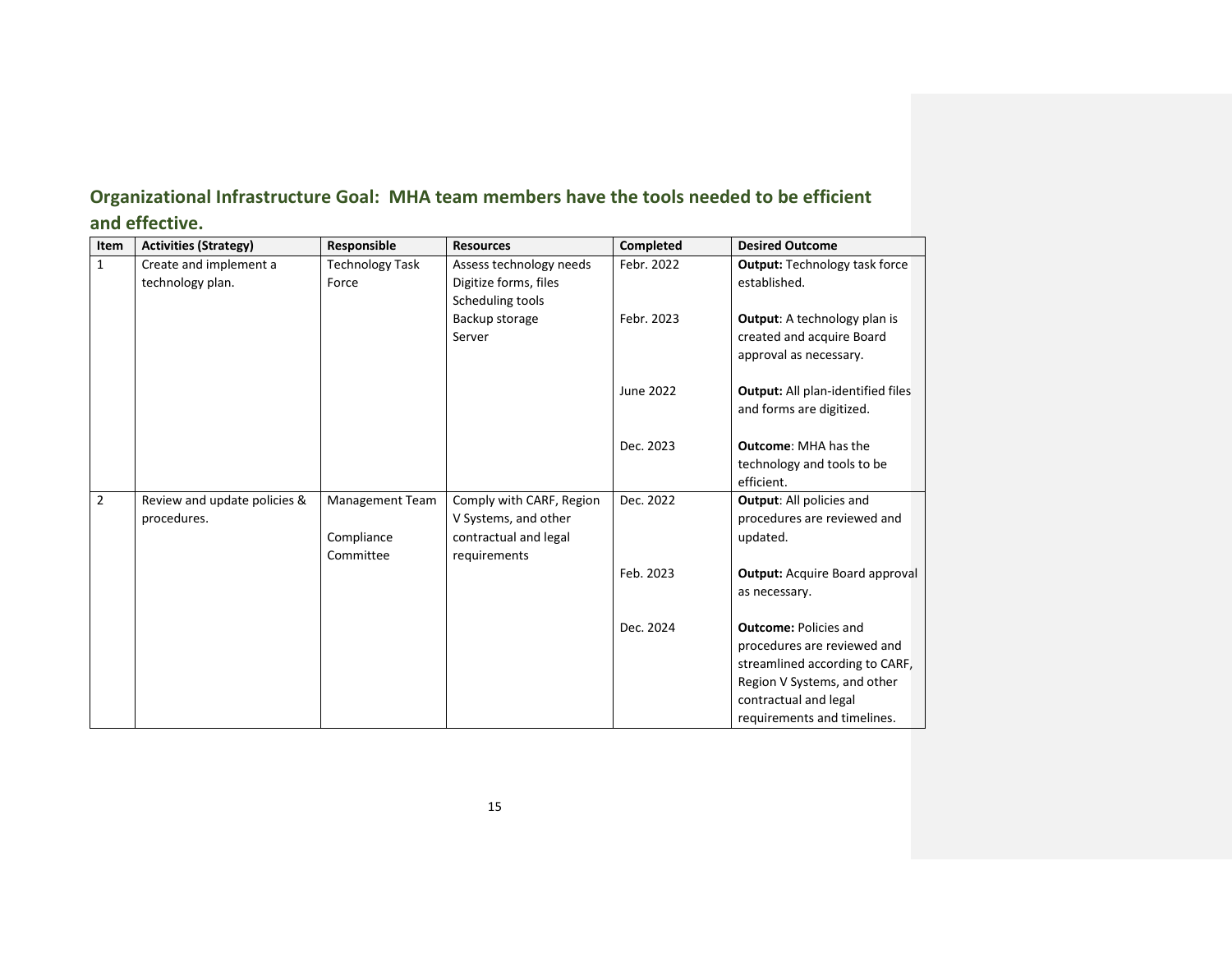| Item           | <b>Activities (Strategy)</b>     | Responsible               | <b>Resources</b>               | Completed                | <b>Desired Outcome</b>                         |                                                                                                                                                                                                                  |
|----------------|----------------------------------|---------------------------|--------------------------------|--------------------------|------------------------------------------------|------------------------------------------------------------------------------------------------------------------------------------------------------------------------------------------------------------------|
| $\overline{4}$ | Promote wellbeing and            | <b>HR Director</b>        | Host employee recognition      | Dec. 2022,               | <b>Output: Host at least 4</b>                 |                                                                                                                                                                                                                  |
|                | mindfulness among staff.         |                           | activities                     | annually                 | employee wellbeing or                          |                                                                                                                                                                                                                  |
|                |                                  | <b>Management Team</b>    |                                |                          | recognition activities.                        |                                                                                                                                                                                                                  |
|                |                                  |                           | <b>Execute Team Agreements</b> |                          |                                                |                                                                                                                                                                                                                  |
|                |                                  | <b>Awareness Team</b>     |                                | Annually                 | Output: Host annual retreat.                   | Commented [JW2]: This might be a lot of people for all of                                                                                                                                                        |
|                |                                  |                           |                                | Dec. 2022, and<br>beyond | <b>Outcome: Reduce burnout</b><br>among staff. | these activities - I would suggest the one person or team<br>who will be accountable for this activity, who will be<br>reporting on this activity even though lots of folks might<br>help execute this activity. |
|                |                                  |                           |                                | During staff             | <b>Outcome: Team Agreements</b>                |                                                                                                                                                                                                                  |
|                |                                  |                           |                                | retreats or more         | updated annually.                              |                                                                                                                                                                                                                  |
|                |                                  |                           |                                | often as needed          |                                                |                                                                                                                                                                                                                  |
| 5              | Provide professional             | <b>HR Director</b>        | Provide EDI Training           | Dec. 2021                | <b>Output: Provide monthly</b>                 |                                                                                                                                                                                                                  |
|                | development opportunities in     |                           |                                |                          | trainings related to EDI.                      |                                                                                                                                                                                                                  |
|                | equity, diversity, and inclusion | <b>Executive Director</b> | Review of practices for        |                          |                                                |                                                                                                                                                                                                                  |
|                | (EDI).                           |                           | inclusivity, cultural          | Dec. 2021                | <b>Output: Incorporate EDI</b>                 |                                                                                                                                                                                                                  |
|                |                                  | Awareness Team            | awareness                      |                          | content and opportunities into                 |                                                                                                                                                                                                                  |
|                |                                  |                           |                                |                          | monthly Awareness Team                         |                                                                                                                                                                                                                  |
|                |                                  |                           |                                |                          | newsletters.                                   |                                                                                                                                                                                                                  |
|                |                                  |                           |                                | Ongoing                  | <b>Outcome: Staff is</b>                       |                                                                                                                                                                                                                  |
|                |                                  |                           |                                |                          | knowledgeable in diversity &                   |                                                                                                                                                                                                                  |
|                |                                  |                           |                                |                          | inclusion and how to                           |                                                                                                                                                                                                                  |
|                |                                  |                           |                                |                          | intentionally implement in                     |                                                                                                                                                                                                                  |
|                |                                  |                           |                                |                          | everyday practices.                            |                                                                                                                                                                                                                  |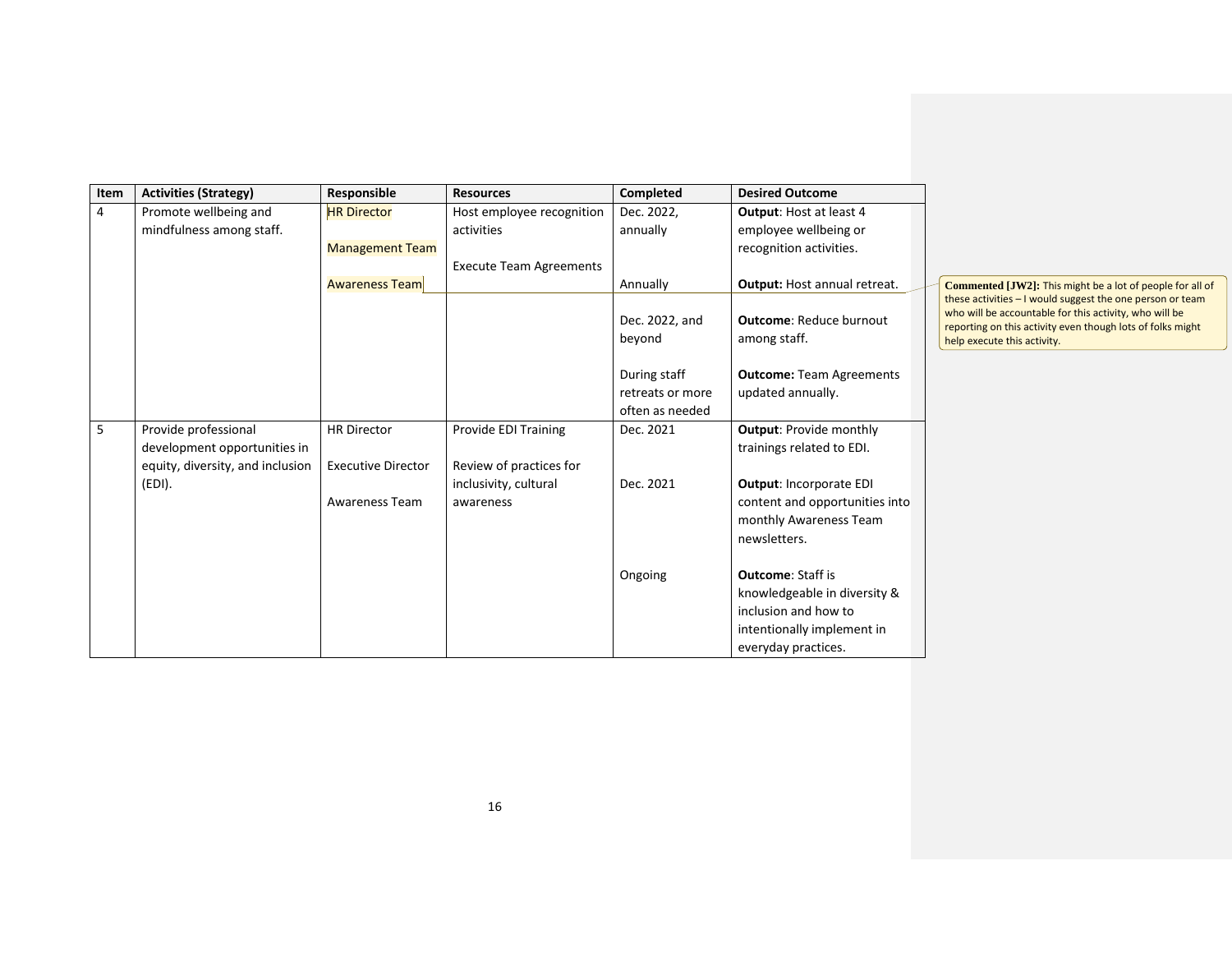| Item           | <b>Activities (Strategy)</b> | Responsible               | <b>Resources</b>          | <b>Completed</b> | <b>Desired Outcome</b>                |
|----------------|------------------------------|---------------------------|---------------------------|------------------|---------------------------------------|
| 6              | Explore ways to enhance      | <b>HR Director</b>        | Explore benefits packages | Aug. 2023        | <b>Output:</b> Modify the employee    |
|                | employee benefit package.    |                           | and obtain proposals      |                  | benefits package for plan year        |
|                |                              | <b>Fiscal Director</b>    |                           |                  | 2024                                  |
|                |                              |                           | Confirm funding for       |                  |                                       |
|                |                              | <b>Executive Director</b> | benefits                  | Nov. 2023 As     | <b>Output: Obtain Board approval</b>  |
|                |                              |                           |                           | Needed           | as needed.                            |
|                |                              | <b>Board Chair</b>        | Solicit employee input    |                  |                                       |
|                |                              |                           |                           | Febr. 2024, and  | <b>Outcome:</b> Enhance recruitment   |
|                |                              |                           |                           | beyond           | and retention of staff.               |
|                |                              |                           |                           |                  |                                       |
|                |                              |                           |                           |                  | Long-term Outcome: Improve            |
|                |                              |                           |                           |                  | employee quality of life,             |
|                |                              |                           |                           |                  | security, and protection.             |
| $\overline{7}$ | Update and review the        | <b>Management Team</b>    | Develop BC plan and align | Feb. 2022        | <b>Output: Establish Business</b>     |
|                | business continuation (BC)   |                           | plan with Risk            |                  | <b>Continuation Development</b>       |
|                | plan                         | Compliance                | Management Plan           |                  | Team.                                 |
|                |                              | Committee                 |                           |                  |                                       |
|                |                              |                           |                           | Nov. 2023 or     | <b>Output:</b> Workable plan for      |
|                |                              | Executive                 |                           | sooner as        | continued business through            |
|                |                              | Committee                 |                           | contractually    | identified business                   |
|                |                              |                           |                           | required         | interruptions.                        |
|                |                              |                           |                           |                  |                                       |
|                |                              |                           |                           | Nov. 2023        | <b>Output: Obtain Board approval.</b> |
|                |                              |                           |                           |                  |                                       |
|                |                              |                           |                           | Jan. 2024        | <b>Outcome:</b> Ensure business       |
|                |                              |                           |                           |                  | continues without interruption.       |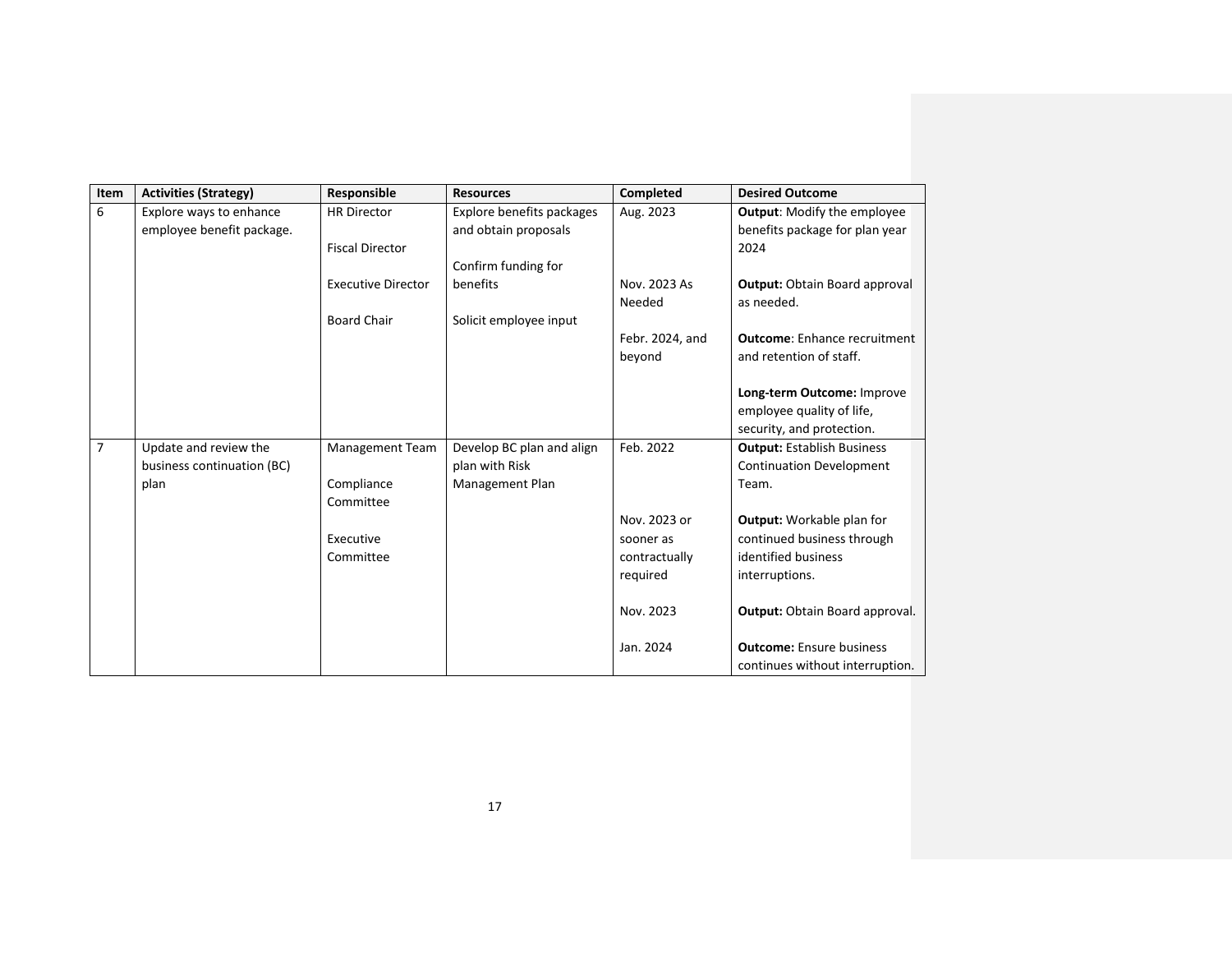| Item         | <b>Activities (Strategy)</b>   | Responsible               | <b>Resources</b>                                                                        | Completed  | <b>Desired Outcome</b>                                                                                                                 |
|--------------|--------------------------------|---------------------------|-----------------------------------------------------------------------------------------|------------|----------------------------------------------------------------------------------------------------------------------------------------|
| $\mathbf{1}$ | Provide interactive activities | <b>Board Chair</b>        | Staff know what the board                                                               | Dec. 2022, | <b>Output:</b> Provide at least 8                                                                                                      |
|              | for the board and staff.       |                           | does, board knows what the                                                              | annually   | board-staff interactive                                                                                                                |
|              |                                | <b>Executive Director</b> | staff do                                                                                |            | activities.                                                                                                                            |
|              |                                |                           | Staff attend board<br>meetings, board attend staff<br>events; rotating<br>presentations | Febr. 2022 | <b>Output:</b> Develop list of<br>available opportunities for<br>board education, shadowing<br>and engagement.                         |
|              |                                |                           | Calendar invitations for<br>board meetings and key<br>staff events                      | Dec. 2023  | <b>Outcome: Increase</b><br>engagement between board<br>and frontline staff.                                                           |
|              |                                |                           | Shared expectations,<br>procedures                                                      |            | Staff feel comfortable attending<br>/engaging in board meetings.<br>Board feels comfortable<br>attending/engaging in staff<br>meetings |

### <span id="page-17-0"></span>**Board Engagement/Development Goal: Increase board engagement to help MHA meet its goals.**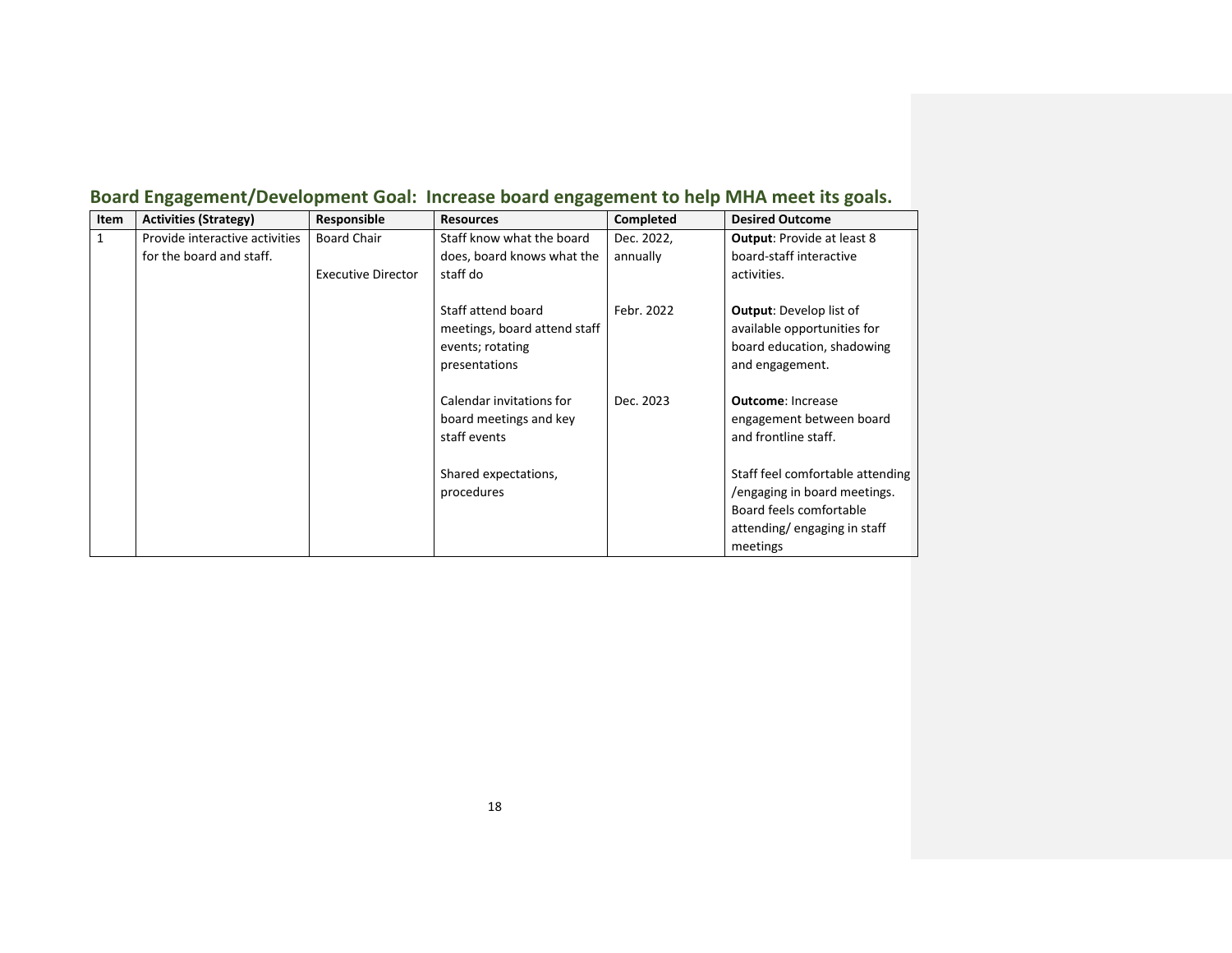| Item           | <b>Activities (Strategy)</b>                     | Responsible          | <b>Resources</b>                                                               | Completed                | <b>Desired Outcome</b>                                                                    |
|----------------|--------------------------------------------------|----------------------|--------------------------------------------------------------------------------|--------------------------|-------------------------------------------------------------------------------------------|
| $\overline{2}$ | Enhance formal board<br>onboarding and training. | Board<br>Development | Providing orientation/<br>onboarding for new board                             | Febr. 2022               | <b>Output: Board Development</b><br>Committee established.                                |
|                |                                                  | Committee            | members.                                                                       |                          |                                                                                           |
|                |                                                  |                      |                                                                                | <b>July 2022</b>         | <b>Output: Onboarding process</b>                                                         |
|                |                                                  |                      | Provide ongoing board                                                          |                          | and materials reviewed,                                                                   |
|                |                                                  |                      | training/education                                                             |                          | updated and formalized.                                                                   |
|                |                                                  |                      | Template or model for<br>board handbook - bylaws,<br>policies, calendar, about | Sept. 2022               | <b>Output: All board members</b><br>have a board handbook.                                |
|                |                                                  |                      | MHA document(s)                                                                | Dec. 2023, and<br>beyond | <b>Output: Hold at least bi-annual</b><br>training on board success/<br>engagement topics |
|                |                                                  |                      |                                                                                | Dec. 2023                | <b>Outcome: New board members</b><br>feel confident and aware of<br>MHA programs.         |
|                |                                                  |                      |                                                                                | Dec. 2024, and           | <b>Outcome: Increase board</b>                                                            |
|                |                                                  |                      |                                                                                | beyond                   | engagement as measured by                                                                 |
|                |                                                  |                      |                                                                                |                          | participation in board meetings,                                                          |
|                |                                                  |                      |                                                                                |                          | MHA events, and team/                                                                     |
|                |                                                  |                      |                                                                                |                          | committee service.                                                                        |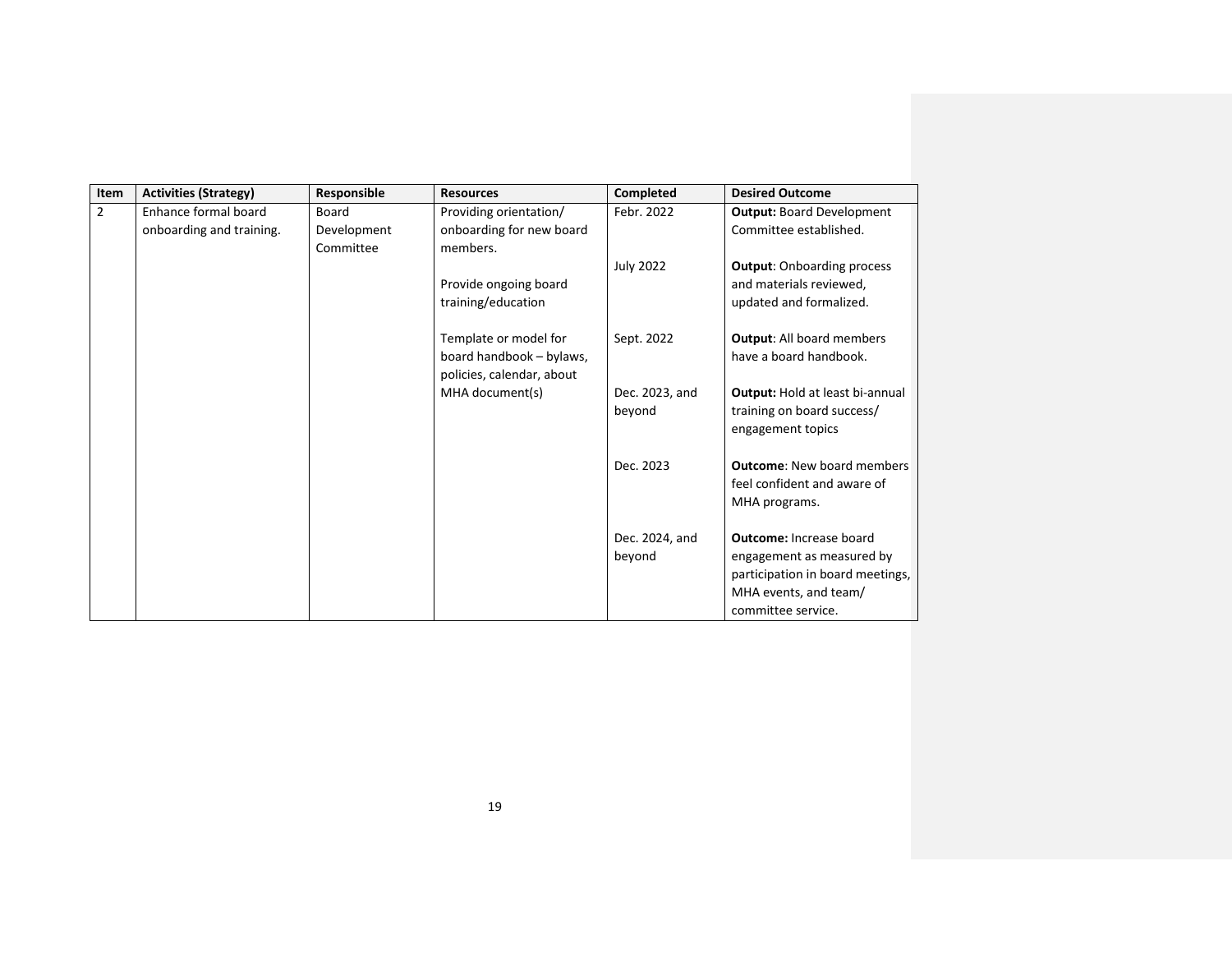| Item           | <b>Activities (Strategy)</b>          | Responsible               | <b>Resources</b>                                       | Completed        | <b>Desired Outcome</b>              |
|----------------|---------------------------------------|---------------------------|--------------------------------------------------------|------------------|-------------------------------------|
| 3              | Provide board training for            | Board                     | Curriculum and materials                               | Dec. 2022        | <b>Output: Develop MHA case</b>     |
|                | on fund development and               | Development               | for training                                           |                  | statement. All board members        |
|                | marketing for MHA.                    | Committee                 |                                                        |                  | know the MHA case statement.        |
|                |                                       |                           |                                                        |                  |                                     |
|                |                                       | Finance/Fund              |                                                        | Dec. 2023, and   | <b>Output:</b> Each board members   |
|                |                                       | <b>Raising Committee</b>  |                                                        | beyond           | participate in at least 2 fund      |
|                |                                       |                           |                                                        |                  | development asks or marketing       |
|                |                                       |                           |                                                        |                  | presentations annually.             |
|                |                                       |                           |                                                        | Dec. 2024        | <b>Outcome: Board actively</b>      |
|                |                                       |                           |                                                        |                  | engaged in marketing and fund       |
|                |                                       |                           |                                                        |                  | raising for MHA                     |
| $\overline{4}$ | Review board recruitment              | Board                     | Board matching event                                   | <b>July 2022</b> | <b>Output:</b> Review and revise    |
|                | and membership.                       | Development               | attendance and other board                             |                  | board recruitment packet,           |
|                |                                       | Committee                 | recruitment opportunities                              |                  | including board expectations.       |
|                |                                       |                           | (Cause Collective,                                     |                  |                                     |
|                |                                       |                           | Leadership Lincoln, etc.)                              | <b>July 2022</b> | <b>Output: Determine current</b>    |
|                |                                       |                           |                                                        |                  | board interest; what talents        |
|                |                                       |                           | Consider utilizing                                     |                  | have, what talents need;            |
|                |                                       |                           | "community advisors", non-                             |                  | demographics desired.               |
|                |                                       |                           | board members with certain                             |                  |                                     |
|                |                                       |                           | expertise                                              | <b>July 2024</b> | <b>Outcome: Increase</b>            |
|                |                                       |                           |                                                        |                  | engagement and diversity of         |
|                |                                       |                           |                                                        |                  | the MHA board.                      |
| 5              | Invite board to staff team            | <b>Executive Director</b> | Identify key staff team                                | Dec. 2022.       | <b>Output: Board members attend</b> |
|                | building activities, key staff        |                           | meetings (e.g. QA,                                     | annually         | speaking events/participate in      |
|                | team meetings and speaking<br>events. |                           | Awareness, etc.) that board<br>members would add value |                  | key staff team meetings.            |
|                |                                       |                           |                                                        | March 2023,      | <b>Outcome: Board members</b>       |
|                |                                       |                           | Share speaking events with                             | ongoing          | serve as a part of key teams.       |
|                |                                       |                           | board members                                          |                  |                                     |
|                |                                       |                           |                                                        |                  |                                     |